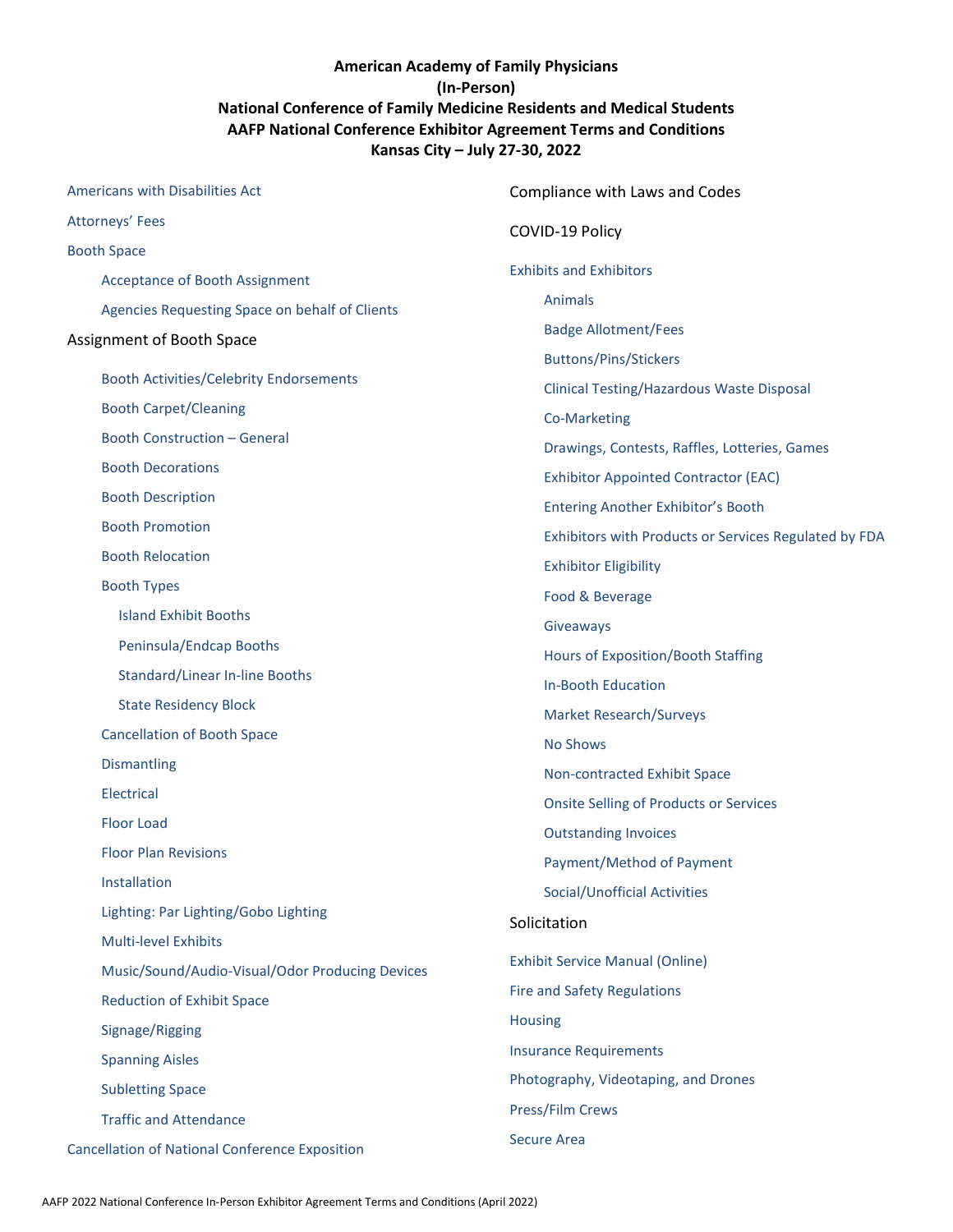[Service Desk](#page-18-3) [Show Management](#page-18-4) [Smoking](#page-19-0) [Use of the AAFP or AAFP NC Symbol, Brand, Logo, Social](#page-19-1)  [Media Promotion](#page-19-1)

[Video/Photo Release](#page-20-0) [Violation of Terms and Conditions](#page-20-1) [Waiver](#page-20-2)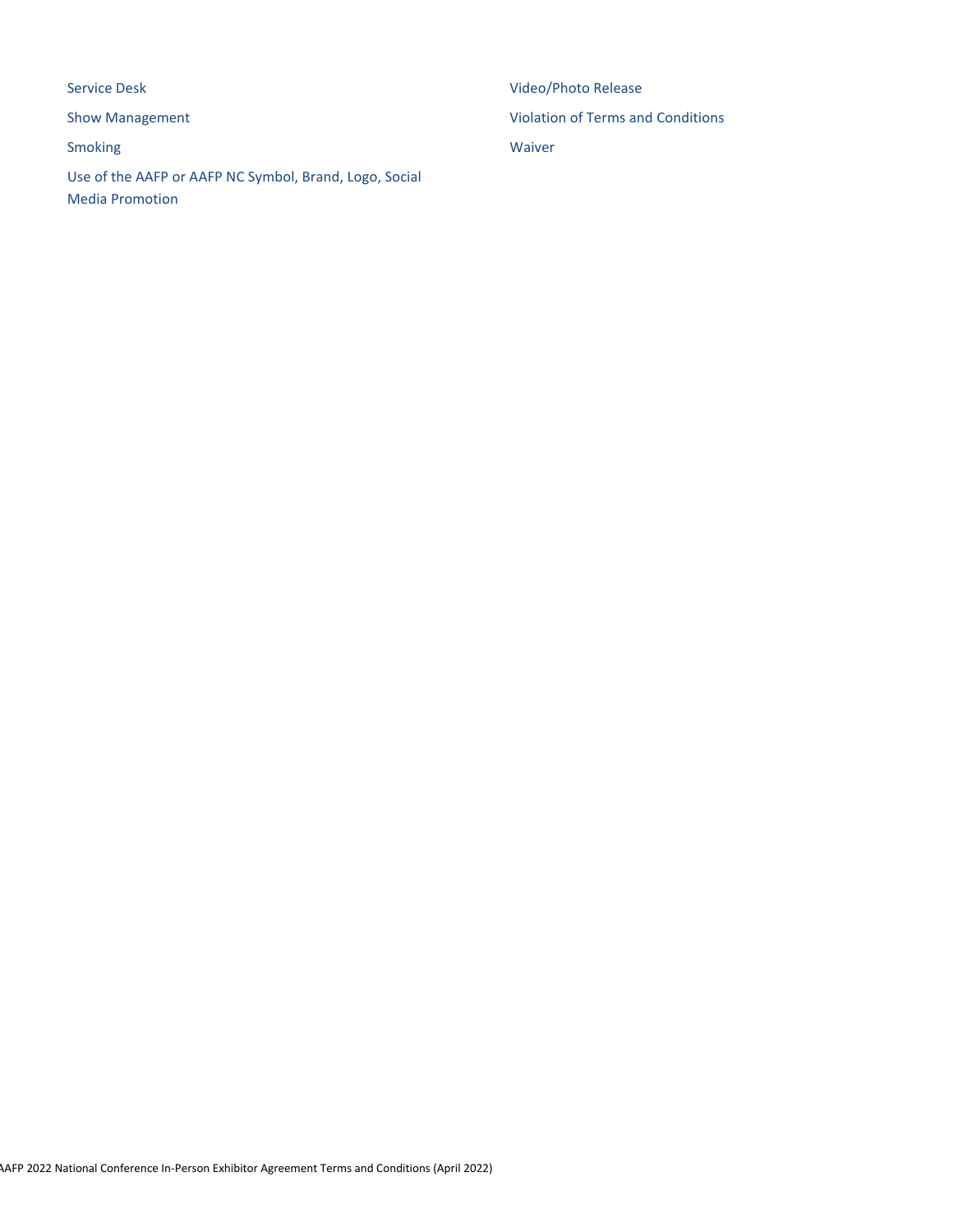#### <span id="page-2-0"></span>**NOTICE: IT IS IMPORTANT THAT EACH EXHIBITOR FIRST REVIEW THE "EXHIBITOR ELIGIBILITY SECTION" TO UNDERSTAND EXHIBIT REQUIREMENTS AND CATEGORIES THAT ARE PERMISSIBLE.**

## Americans with Disabilities Act

Exhibitor understands that the Americans with Disabilities Act (ADA) requires that its display must be accessible to persons with disabilities, and the Exhibitor agrees that it is solely responsible for assuring that its booth and display complies with the ADA.

## <span id="page-2-1"></span>Attorneys' Fees

Should AAFP find it necessary to retain an attorney or attorneys to enforce any of the provisions of this Agreement or to protect its interests under this Agreement, AAFP shall be entitled to recover from the other party all reasonable costs, charges, and expenses including attorneys' fees.

## <span id="page-2-2"></span>Booth Space

#### <span id="page-2-3"></span>Acceptance of Exhibitor Agreement

AAFP acceptance of the Exhibitor Agreement is within AAFP's sole discretion and is subject to subsequent verification of applicant's eligibility criteria. The AAFP may upon written notice reject any Exhibitor Agreement and decline to provide booth space at the event to any Exhibitor for any reason in its sole discretion. If an Exhibitor Agreement is rejected, the AAFP will refund Exhibitor's payment in full.

#### <span id="page-2-4"></span>Agencies Requesting Space on behalf of Clients

Agencies requesting space for a client must provide a letter of authorization with the exhibitor agreement from the client.

#### **Assignment of Booth Space**

Assignment of booth space does not constitute an endorsement, sanctioning or approval of any Exhibitor's product/service by AAFP. Exhibitors shall not convey or imply any such endorsement, sanctioning or approval in any promotional materials either before, during, or after the AAFP National Conference of Family Medicine Residents and Medical Students.

The prospective Exhibitor must inform the AAFP within one week after receipt of booth space assignment if the assigned space is NOT acceptable. If it is not acceptable, the AAFP will retain a \$100 processing fee for each 10'x10' booth or equivalent, and will refund the remainder of the payment made. After one week of Exhibitor's receipt of booth space assignment, cancellation schedule penalties apply.

If an Exhibitor does not want to be located next to or near another exhibiting program or company, they may notify the Gina Page, AAFP Exhibit Manager[, events@aafp.org,](mailto:events@aafp.org) in writing and request to be relocated to an available (open) booth of their choice if possible. If an exhibiting program or company relocates to a different space it is responsible for any cancellation fees and additional fees for the space rental. Relocation/move requests must be received prior to July 1, 2022. Keep in mind if you request to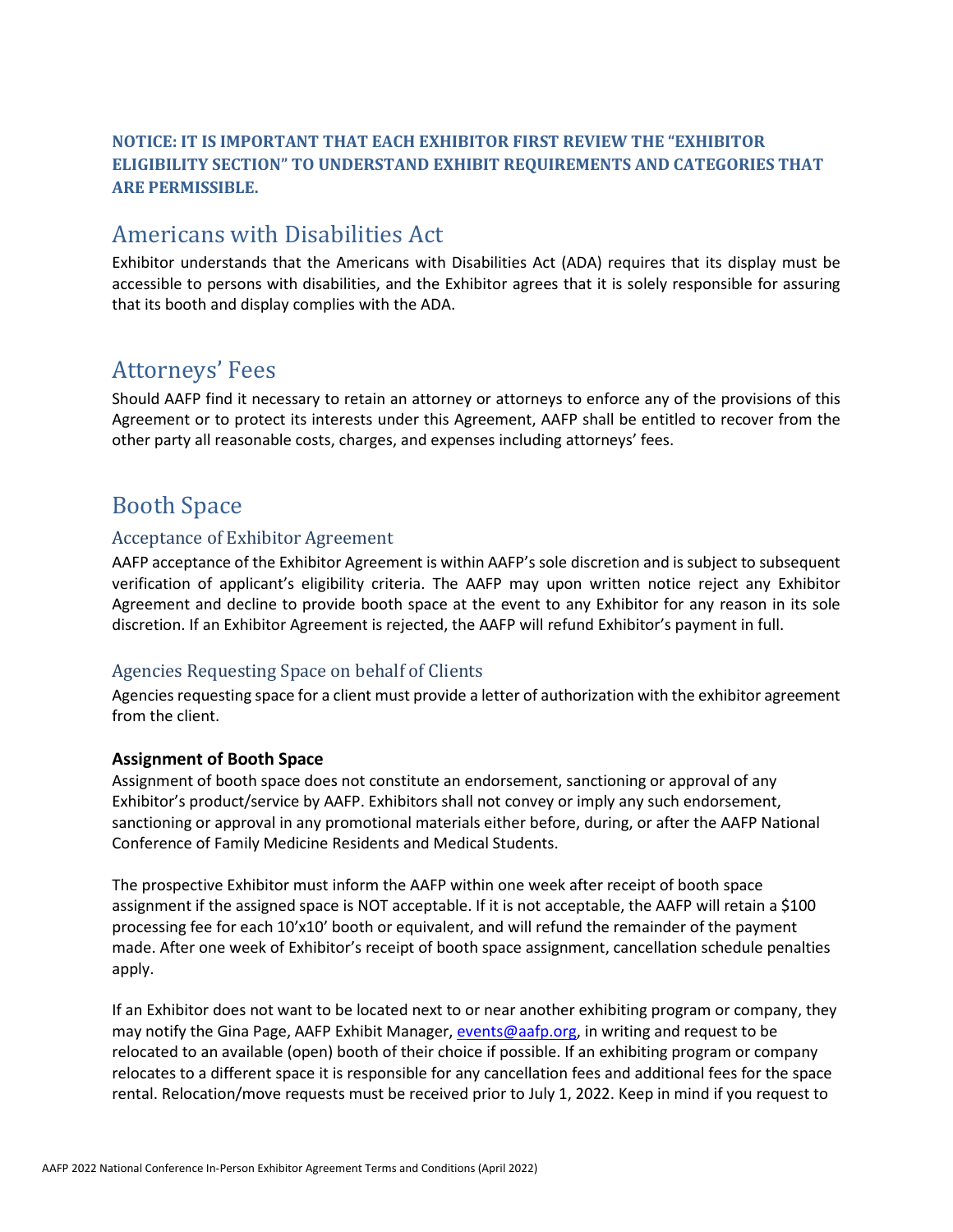be moved after the *Official Program & Exhibit Guide* printed piece your print information will be incorrect.

Note: Exhibitor is responsible for notifying all official vendors of their move request and new booth assignment so freight, booth furnishings, electrical, internet, etc. will be placed in the correct booth onsite. If this is not done, all expenses will be the responsibility of the exhibiting program or company. AAFP will not ask another assigned program or company to relocate or move.

On-site booth relocations by Exhibitors and/or move requests by Exhibitors are strictly prohibited due to the logistical burdens and increased costs AAFP would incur in accommodating such relocations/move requests. Questions on-site – see Gina Page, Exhibit Manager in the AAFP Exhibit Show Management Office or email [events@aafp.org.](mailto:events@aafp.org)

#### <span id="page-3-0"></span>Booth Activities/Celebrity Endorsements

- Interviews, demonstrations, detailing, or distribution of literature or samples can take place only inside the assigned booth space. Literature or other materials may not be left or distributed in AAFP common areas (e.g., main aisles, concession tables, exposition hall elements, lounges, registration, hotels, etc.).
- "Button-holing" of attendees is not allowed.
- Advertising, canvassing, or soliciting business is permitted only by Exhibitors, and then only within the space assigned to them.
- Walking actors, robots, characters or other such people or devices may not operate outside the assigned booth space. This includes travel to and from a company's multiple booths during show hours unless accompanied by program or company badged booth personnel.
- Demonstration areas may not extend into the aisle line of the exhibit -- space must be left within the exhibit area to accommodate visitors. Presentations are only allowed in a 20' x 20' or larger exhibit space.
- Should visitors interfere with normal traffic or overflow into neighboring exhibits, the presentation must be limited or eliminated.
- Exhibitors using celebrities for in-booth promotions must request permission, in advance, in writing, from Gina Page at [events@aafp.org](mailto:events@aafp.org) prior to **July 1, 2022**. Include the celebrity's name and the dates/times he or she will appear in Exhibitor's booth. If necessary, the Exhibitor is responsible for hiring security to assist with crowd control.
- Demonstrations, lectures, or presentations by anyone other than a full-time employee of the Exhibitor are prohibited.

Exhibitor must submit all requests for booth activities by **July 1, 2022**. Send written requests to Gina Page a[t events@aafp.org.](mailto:events@aafp.org)

#### <span id="page-3-1"></span>Booth Carpet/Cleaning

Booth carpet (ocean/blue) is provided by the AAFP with your booth package. Exhibitors are required to keep their booths clean and free of combustible rubbish. To order carpet vacuuming and nightly porter service to empty your wastebasket, see the online exhibit service manual (available April 1, 2022).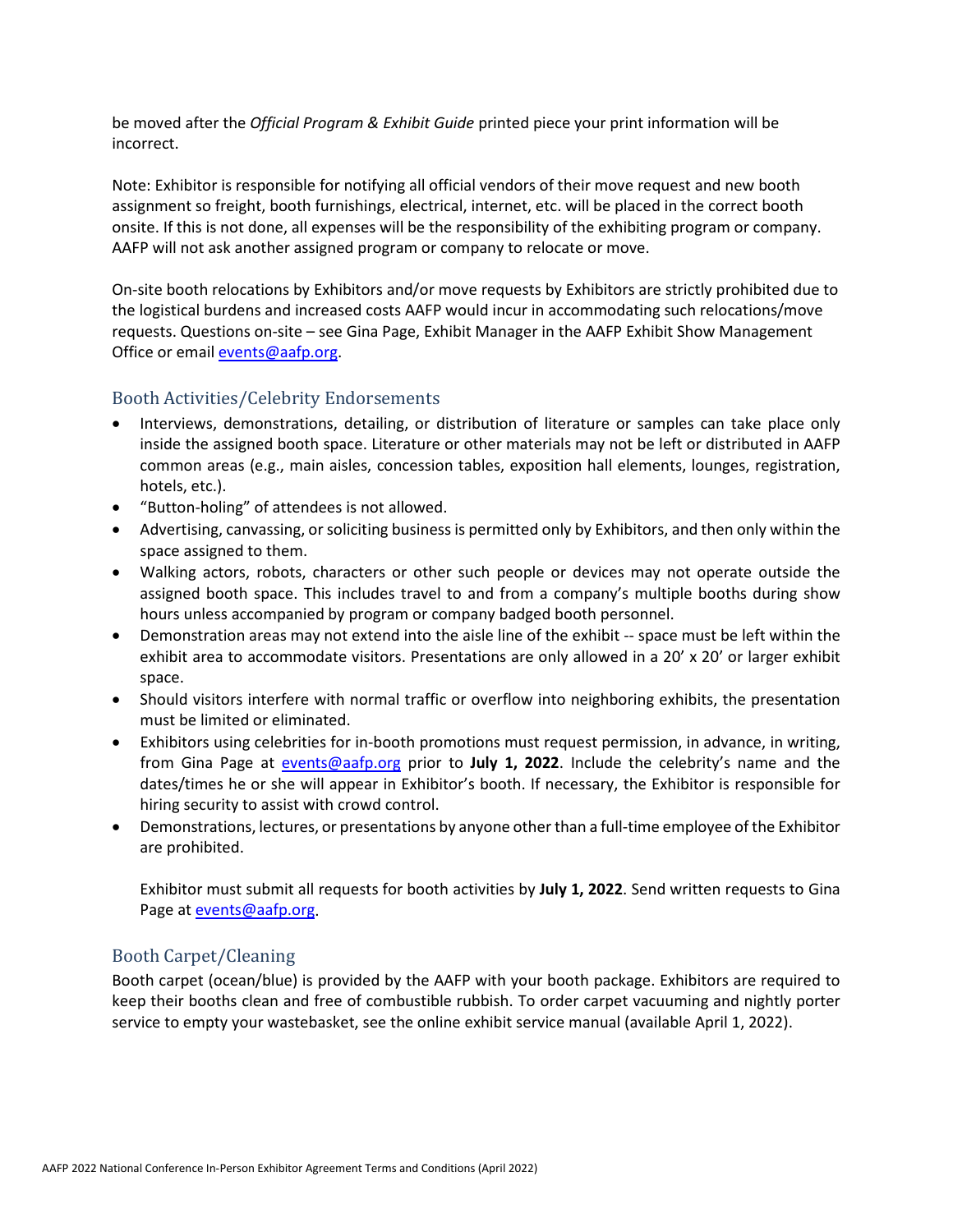#### <span id="page-4-0"></span>Booth Construction – General

Exposed unfinished sides or exhibit backgrounds must be draped. Exhibits will be inspected during set-up and the decorator, with Exhibit Floor Manager approval, will provide draping when deemed necessary. Charges for draping are the Exhibitor's responsibility. Exhibit components and signs may not be pasted, taped, nailed, tacked, or otherwise affixed to walls, doors, or any part of the convention center.

#### <span id="page-4-1"></span>Booth Decorations

- Booths at the Kansas City Convention Center are 10' x 10', or in increments of 10'.
- Standard booth construction includes 8' high silver & white back drape and 36" high side drape in silver. Standard booth drape colors may not be changed by exhibiting programs or companies. Pipe and drape are provided by AAFP's official contractor.
- Each 10' x 10' booth includes: ocean/blue carpet, one (1) draped table (skirted in white or silver depending on aisle), two (2) side chairs, one (1) wastebasket, and a standard 7" x 44" booth ID sign displaying the Exhibitor's program or company name and booth number.
- NOTE: The purchase of exhibit space does not include electrical or internet. To order these services from official vendors, visit the online exhibit service manual (available April 1, 2022).
- No helium- or air-filled balloons may be used as part of booth decorations or inflated to distribute to attendees.

#### <span id="page-4-2"></span>Booth Description

- The online booth description will appear online under the Exhibitor's program or company name as listed on the Exhibitor Agreement.
- Descriptions need to be factual and not promotional in nature. Copy will be reviewed and edited at the discretion of the AAFP.
- Indicate registered trademarks or other proprietary markings using <sup>®</sup> for product names registered with the USPTO and ™ for all trademarks. Please use quotation marks for designating publication names.
- Note: The National Conference *Official Program & Exhibit Guide* will include the alpha exhibit list with booth number(s), program/product category listings, residency by state listing, and new to show listing if submitted through the Exhibitor Login by the Exhibitor before **June 1, 2022.**

#### <span id="page-4-3"></span>Booth Promotion

Exhibitors will have an opportunity to describe its booth's promotion on the AAFP NC webpage in the live floor plan, in the NC mobile app, and in the National Conference *Official Program & Exhibit Guide* onsite if submitted by **June 1, 2022** through the Exhibitor Login. Descriptive information may include: online booth description, program/product category listings, new to show listing, and residency program by state listing. The online booth description is listed in the live floor plan and in the NC mobile app.

#### <span id="page-4-4"></span>Booth Relocation

In the event of conflicts regarding space requests, or conditions beyond its control, the AAFP reserves the right to revise the floor plan. The AAFP will not relocate booths, unless an unforeseen circumstance makes relocation unavoidable. In such unlikely event, Exhibitor will be given the option to cancel and receive a full refund of its rental payment if the reassigned space is deemed not acceptable to the Exhibitor within seven business days of receipt of the new assignment.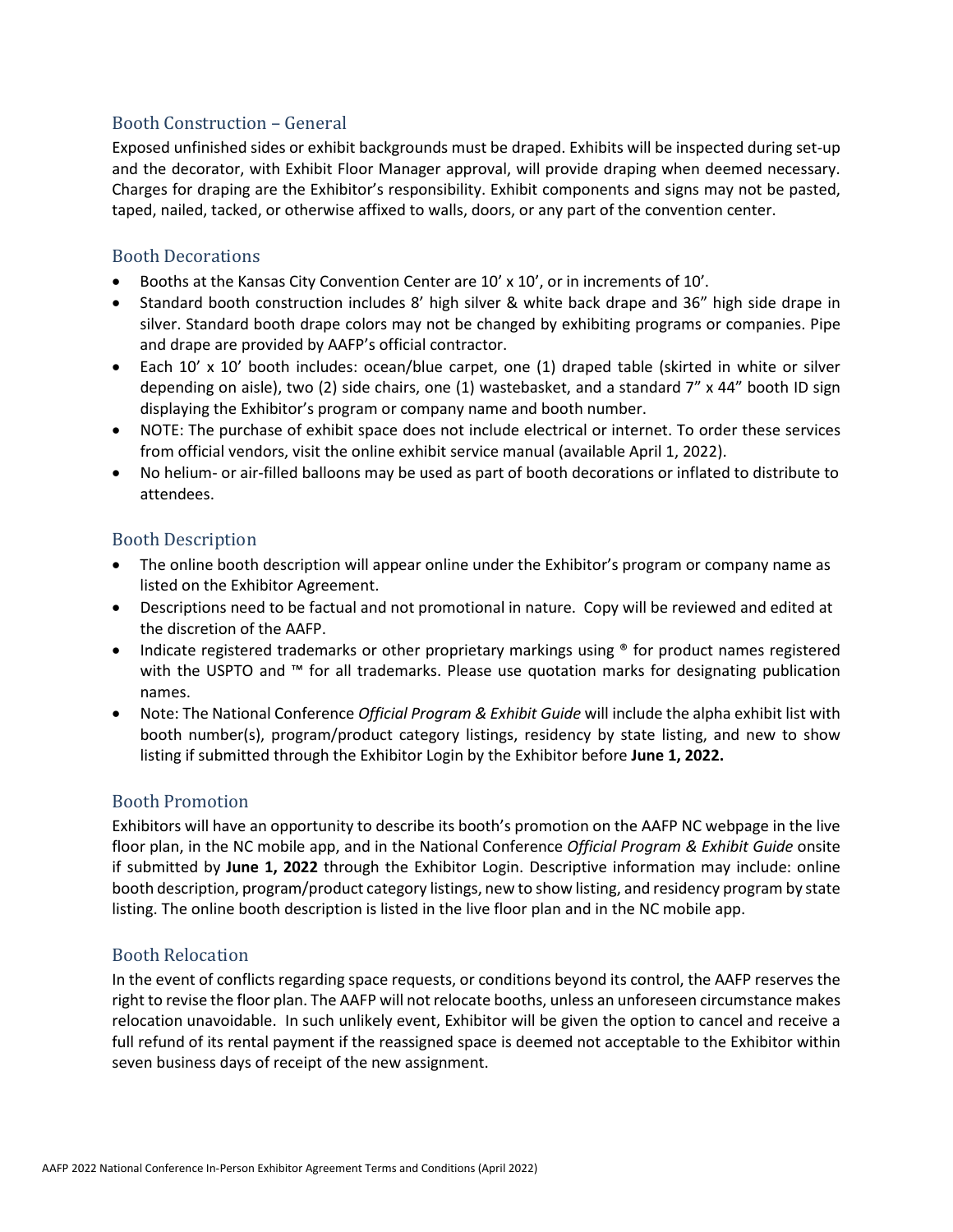If an Exhibitor does not want to be located next to or near another exhibiting program or company, they may notify Gina Page, AAFP Exhibit Manager, [events@aafp.org,](mailto:events@aafp.org) in writing and request to be relocated to an available (open) booth of their choice. If an exhibiting program or company relocates to a different space it is responsible for any cancellation fees and additional fees for the space rental. Relocation/move requests must be received prior to **July 1, 2022**. Keep in mind if you request to be moved after the *Official Program & Exhibit Guide* printed piece your print information will be incorrect.

Note: Exhibitor is responsible for notifying all official vendors of their move request and new booth assignment so freight, booth furnishings, electrical, internet, etc. will be placed in the correct booth onsite. If this is not done, all expenses will be the responsibility of the exhibiting program or company. AAFP will not ask another assigned program or company to relocate or move.

On-site booth relocations by Exhibitors and/or move requests by Exhibitors are strictly prohibited due to the logistical burdens and increased costs AAFP would incur in accommodating such relocations/move requests. Questions on-site – see Gina Page, Exhibit Manager in the AAFP Exhibit Show Management Office or email [events@aafp.org.](mailto:events@aafp.org)

#### <span id="page-5-0"></span>Booth Types

#### <span id="page-5-1"></span>*Island Exhibit Booths*

Island exhibit booth is open on all four sides and may extend to a height of 20' with full use of the floor space permitted. However, demonstration areas may not extend to the aisle line of the exhibit; space needs to be left in the exhibit to accommodate spectators. Some groups of booths that abut each other, but are not shown on the floor plan as island booths, may be converted to islands. These floor plan changes must be approved by the fire marshal and the appropriate island surcharge fee must be paid to the AAFP. Some aisles may be blocked to create islands not shown on the floor plan, except for those providing free access to emergency exits or those designated as fire lanes. Contact Jill Vetter, Sales Manager [jvetter@aafp.org](mailto:jvetter@aafp.org) for island booth pricing.

#### <span id="page-5-2"></span>*Peninsula/Endcap Booths*

Peninsula/endcap booths are not offered.

#### <span id="page-5-3"></span>*Standard/Linear In-line Booths*

Standard In-line Booths may not exceed 8' back wall height including signage, even if they are against a hard wall due to Convention Center emergency light notifications or ventilation ports that could be blocked. Banner stands must be placed on the floor. No solid exhibit construction may exceed 48" in height, except in the rear one-half of the booth. For example, in a standard  $10' \times 10'$  booth, any construction or product above 48" must begin 5' back from the aisle line.

#### <span id="page-5-4"></span>*State Residency Block*

To help attendees find individual residency programs within a state block, we request each program complete an Exhibitor Agreement. Instead of merging several 10' x 10' exhibit spaces together, we will assign programs in individual 10' x 10's. Residency Programs will still have the opportunity to coexhibit (e.g. two residency programs in one  $10 \times 10$ ); if you plan to co-exhibit please let us know when completing the Exhibitor Agreement.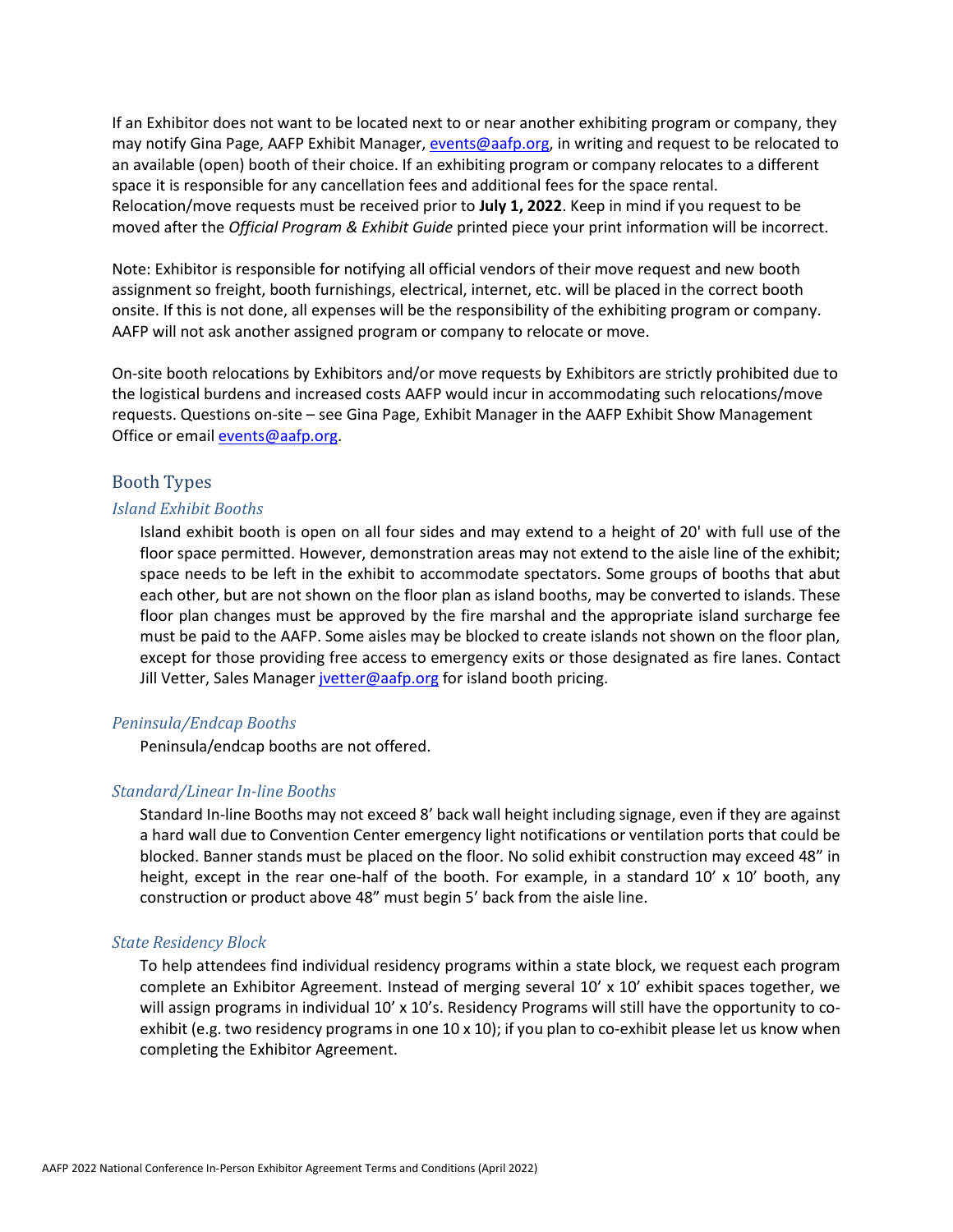#### <span id="page-6-0"></span>Cancellation of Booth Space

Exhibit space that has been assigned and confirmed may be canceled by written notice to Jill Vetter, Sales Manager at [jvetter@aafp.org.](mailto:jvetter@aafp.org) If cancellation notice is received:

| Before June 1, 2022      | Exhibitor forfeits 50% of total cost for exhibit space assigned.  |
|--------------------------|-------------------------------------------------------------------|
| On or after June 1, 2022 | Exhibitor forfeits 100% of total cost for exhibit space assigned. |

NOTE: It is the Exhibitor's responsibility to cancel all other arrangements made in connection with exhibiting, including hotel reservations, requests for the services of official vendors, or any other contracted services associated with National Conference. Exhibitor is liable for any and all fees. See Cancellation of National Conference Exposition for additional information.

#### <span id="page-6-1"></span>**Dismantling**

Dismantling will be allowed during the following:

• Saturday, July 30, 2022  $12:00 - 3:00 \text{ p.m.}^*$ 

\*Equipment (ladders, job boxes, carts, forklifts, etc.) may not be brought into the Expo Hall until 12:30 p.m. on Saturday, July 30, 2022 to allow attendees time to exit the hall.

Out of respect to the attendees still conducting business with exhibitors on the final day, ALL EXHIBITS ARE TO BE OCCUPIED AND IN OPERATION UNTIL THE OFFICIAL CLOSING HOUR OF THE SHOW (Exhibit times published in February.) The packing of equipment, boxes, literature or dismantling of the exhibit is not permitted until closing time. Any exhibitor who chooses to tear down early (any time prior to the designated dismantling hours) will be in breach of these terms and conditions and penalties will be enforced and could jeopardize future exhibit eligibility.

#### **For safety reasons, children under 18 are not allowed in the Expo Hall during installation or dismantling.**

#### <span id="page-6-2"></span>Electrical

- All electrical equipment (i.e., lighting, sound, special effect exhibit equipment) must meet National Electrical Code and local electrical codes.
- Electrical fixtures and fittings must be UL listed and marked as such.
- The use of latex cord wire and duplex or triple plugs in displays is not permitted.
- Electrical service is provided by Smart City, view the order form in the online exhibit service manual on April 1, 2022.

#### <span id="page-6-3"></span>Floor Load

The Expo Hall floor load capacity at the Kansas City Convention Center is 300 pounds per square foot.

#### <span id="page-6-4"></span>Floor Plan Revisions

The AAFP reserves the right to revise the Exhibit floor plan at its sole discretion.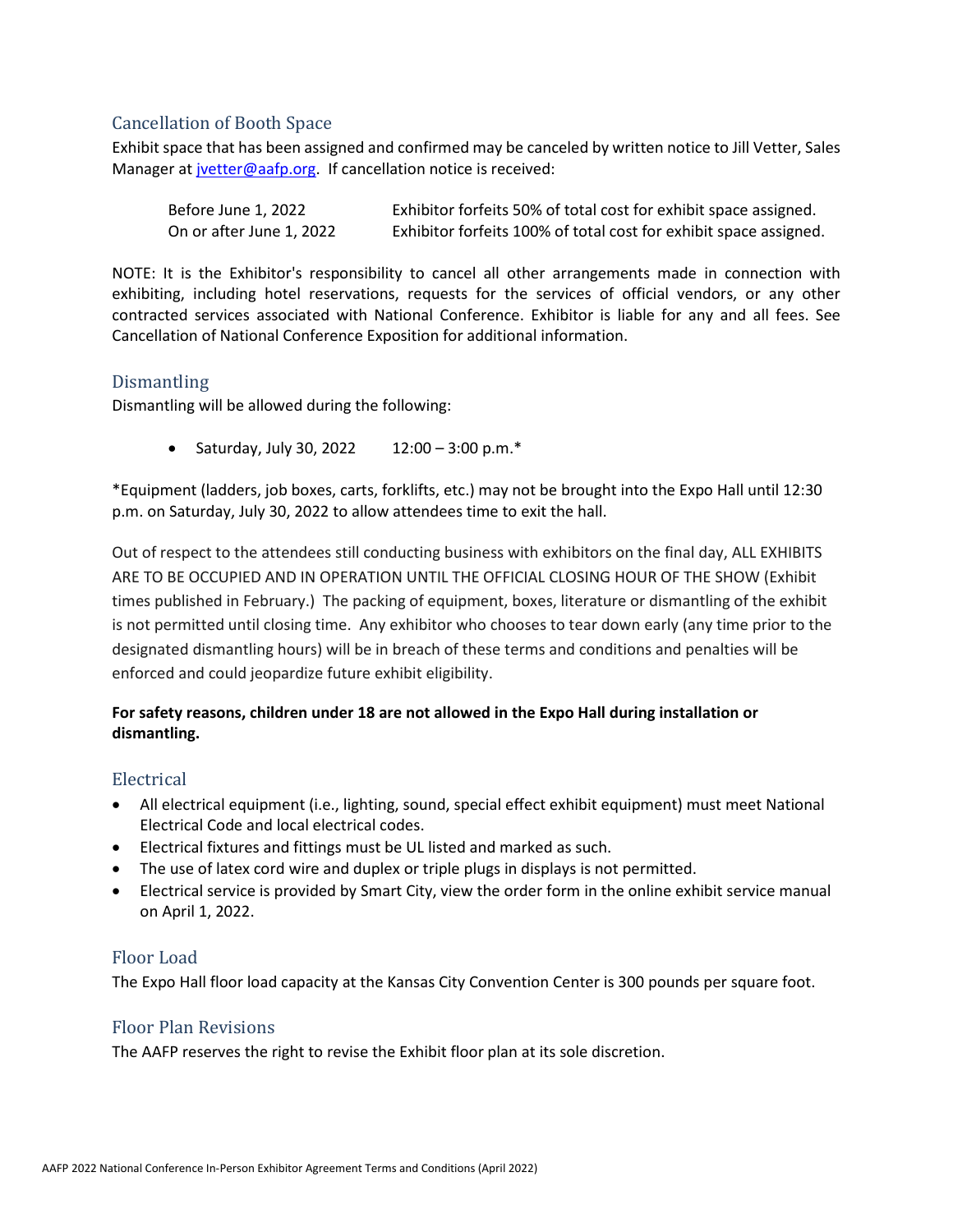#### <span id="page-7-0"></span>Installation

Exhibit Installation will be held during the following date and times:

• **NEW**-Wednesday, July 27, 2022  $4:00 - 7:00 \text{ p.m.}^*$ • Thursday, July 28, 2022 8:00 a.m.  $-3:00$  p.m.

#### **For safety reasons, children under the age of 18 are not allowed in the Expo Hall during installation or dismantling.**

\*New in 2022 – exhibitors will have access to drop items and start setting up their booth during the Regiception on Wednesday, July 27, 2022 from 4:00 – 7:00 p.m. Access to the Expo Hall during this date/time is by Lobby 2300 Escalators Only. Please Note: the exhibit service desk will not be open Wednesday and will open at 8:00 a.m. on Thursday to assist you and your team on any orders.

All exhibits should be set and ready by 3:00 p.m. on Thursday, July 28, 2022.

Based on feedback from the resident attendees and resident exhibitors, we will offer an Expo Hall exclusive sneak peek dedicated just for residents to visit with exhibitors eager to speak with them (physician employers, recruiters, publishers, healthcare products/services, lifestyle, financial management, etc.) on Thursday, July 28, 2022 from 3:00 – 4:00 p.m.

#### <span id="page-7-1"></span>Lighting: Par Lighting/Gobo Lighting

- Requests for Par/Gobo Lighting in a 20' x 20' or larger size booth must be submitted to Gina Page at [events@aafp.org](mailto:events@aafp.org) by **July 1, 2022**.
- Requests for Par Lighting will be denied if the lighting imposes on the aisles or neighboring Exhibitors.
- The Exhibitor is responsible for any costs related to installing par lighting which may later be denied approval due to infringing on AAFP or neighboring Exhibitor's space.

#### <span id="page-7-2"></span>Multi-level Exhibits

Multi-level exhibits in 20' x 20' or larger size booth requires AAFP pre-approval from [Jill Vetter,](mailto:jvetter@aafp.org) Sales Manager[, Gina Page,](mailto:events@aafp.org) Exhibit Manager, and the Kansas City Convention Center. Exhibitor Agreement must reflect that the space requested is for a multi-level exhibit. Multi-level exhibits shall not exceed the 20' height limit.

#### <span id="page-7-3"></span>Music/Sound/Drones/Audio-Visual/Odor Producing Devices

- Exhibitor must obtain its own license for using copyrighted music.
- All ASCAP, BMI, SESAC or other copyright fees applicable to music or entertainment used as part of an exhibit are the full responsibility of the Exhibitor.
- All sound and audiovisual equipment must conform to fire regulations of the city of Kansas City, MO and the Kansas City Convention Center.
- All speakers must face inside the booth and not toward the aisle.
- Video monitors or projection screens must be placed inside the booth so viewers do not block aisles.
- Due to safety concerns, drones are not allowed at the AAFP National Conference. However, if an exhibitor wants overhead booth photos of their own display by overhead drone photography, they must submit a written request to the AAFP Exhibit Manager [Gina Page](mailto:events@aafp.org) and the Kansas City Convention Center by July 1, 2022. Pilot credentials may be required for further review.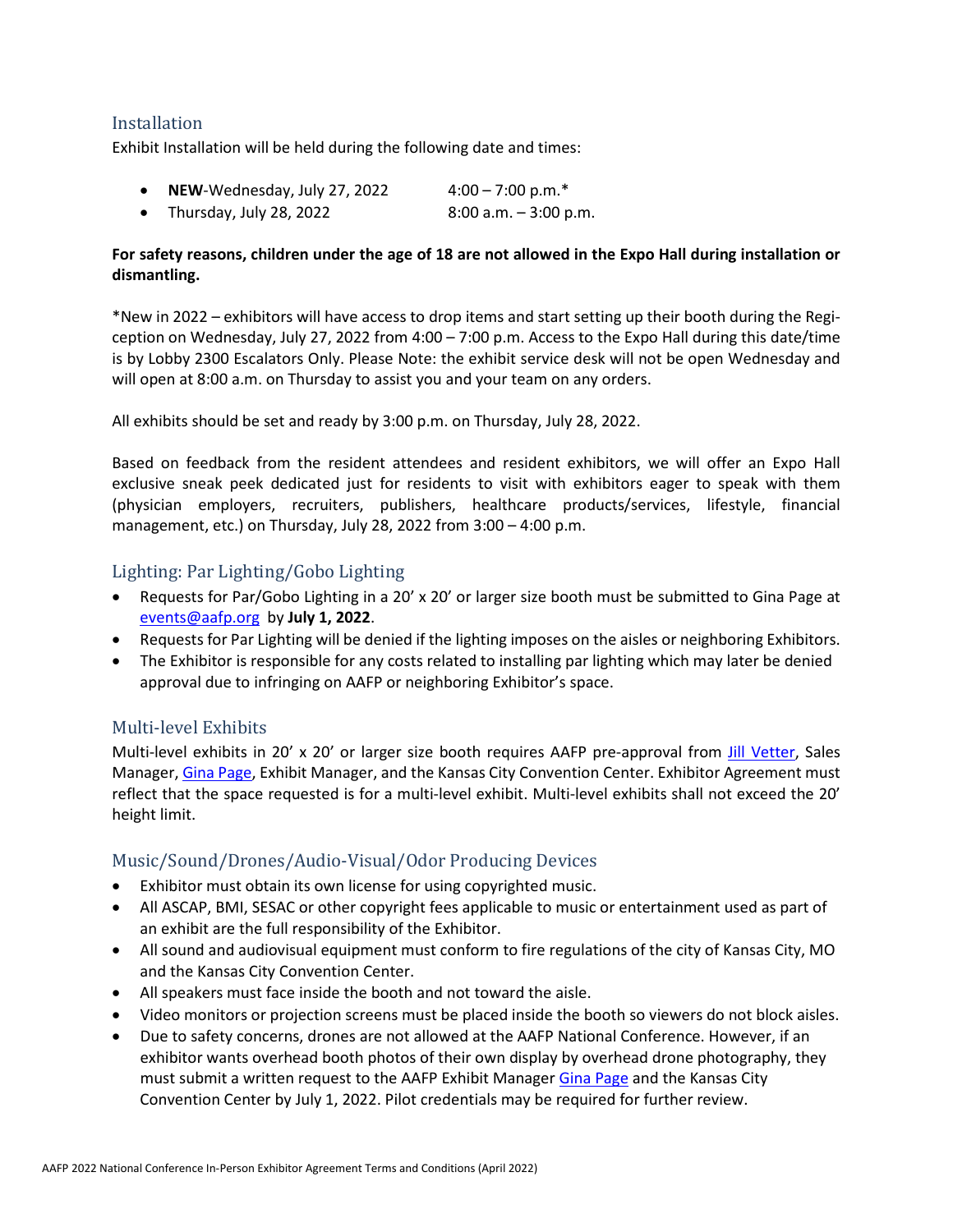• Exhibitors may not use electronic or electrical devices that result in noise, odor or other kinds of annoyance to attendees. AAFP's on-site exhibit staff reserves the right to determine when noise or odor must be halted.

#### <span id="page-8-0"></span>Reduction of Exhibit Space

In the event an Exhibitor reduces its exhibit space, the AAFP reserves the right to maintain the continuity of the Expo Hall. Every attempt will be made to accommodate the request.

- If, at the discretion of the AAFP, the exhibit space can be re-sized and remain in the current location, the Exhibitor will pay the applicable cancellation penalty plus the fee for the new space.
- If, at the discretion of the AAFP, the exhibit space cannot be resized and remain in the current location without jeopardizing the continuity of the Exposition Hall, the Exhibitor will be re-located to a space of its choice based on best available locations. Applicable cancellation penalty plus the new space fee will apply.

#### <span id="page-8-1"></span>Signage/Rigging

- Hanging signs are allowed in 20' x 20' or larger space and within the 20' height restriction.
- Fern Exposition Services, LLC handles advance orders for ground supported signs and graphic production, view the online exhibit service manual (available April 1, 2022) for more information.
- Please contact [Gina Page](mailto:events@aafp.org) regarding hanging signs, safety cabling, and truss lighting regulations.

#### <span id="page-8-2"></span>Spanning Aisles

Exhibits are not permitted to span an aisle by ceiling or floor covering.

#### <span id="page-8-3"></span>Subletting Space

No more than two (2) residency program exhibitors may share one  $10' \times 10'$  booth. Non-residency program exhibitors may not exhibit in the same single space.

#### <span id="page-8-4"></span>Traffic and Attendance

The AAFP works to make the National Conference Expo Hall an engaging and educational environment for its attendees. Appropriate marketing and promotion of the National Conference Expo Hall will be provided by AAFP. However, AAFP makes no guarantees of traffic flow, demographic nature, quantity or presumed quality of leads. AAFP strongly encourages Exhibitors to market their presence at AAFP National Conference which has been shown to favorably impact both traffic and return on investment.

### <span id="page-8-5"></span>Cancellation of National Conference Exposition

In the unlikely event of cancellation of the National Conference exposition due to any force majeure event (e.g., fire, strikes, governmental regulation or order, transportation interruption, terrorism, national emergency, natural disaster, outbreak or continuance of an epidemic or contagion or declaration of pandemic by the U.S. government or the World Health Organization, or other cause beyond the reasonable control of AAFP that prevents or makes National Conference commercially unreasonable or inadvisable for its scheduled commencement or continuance), then and thereupon Exhibitors and the AAFP have no further obligation to one another, and payment for any promotions or sponsorships that have not been delivered before cancellation of the event will be fully refunded.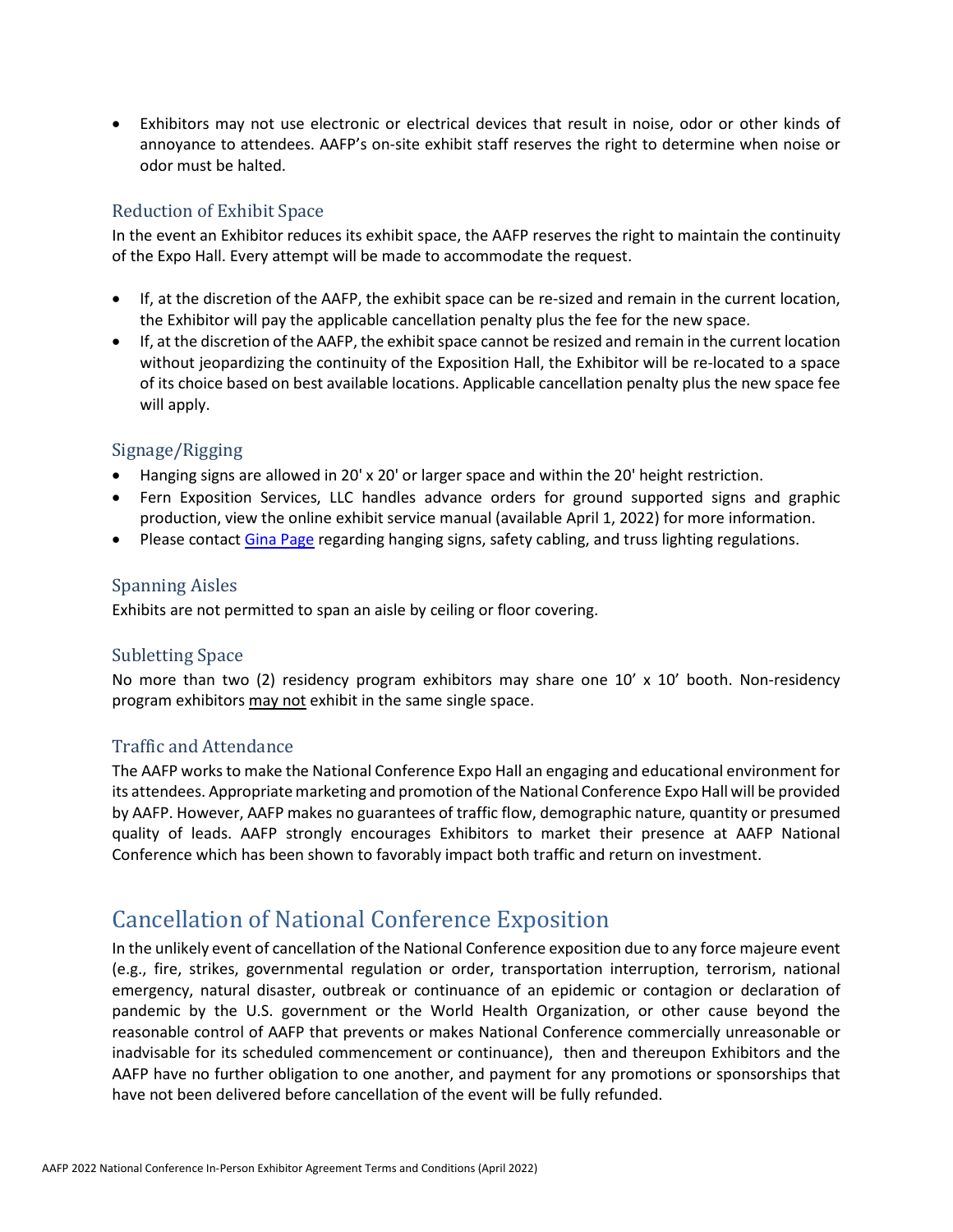In the event the National Conference is transitioned from an in-person event to a virtual event, all assigned exhibit booths will be transitioned to a virtual event and and governed by the [2022 VIRTUAL NC Exhibitor](https://www.aafp.org/dam/AAFP/documents/events/nc/2022/agreements/virtual-exhibitor-agreement-terms-and-conditions.pdf)  [Agreement Terms and Conditions.](https://www.aafp.org/dam/AAFP/documents/events/nc/2022/agreements/virtual-exhibitor-agreement-terms-and-conditions.pdf) Any over-payment of in-person compared to virtual exhibit space costs will be refunded. Companies who do not want to exhibit in the virtual event may cancel their virtual booth for a full refund if written cancel notification is received within 10 business days of receipt of the AAFP National Conference virtual event announcement. Cancel requests should be submitted to Jill Vetter, AAFP Sales Manager [jvetter@aafp.org.](mailto:jvetter@aafp.org) After 10 business days the full booth cancel penalties will apply.

## Compliance with Laws and Codes

Both parties shall observe and comply with and give all notices required by "Laws" defined as all laws, ordinances, rules, regulations (including, without limitation, labor union rules and requirements that are applicable to the venue location if National Conference is held in person), and lawful orders of any public authority, whether existing at present or later enacted, bearing on the performance of this Agreement. Each party shall notify the other if it becomes aware of any noncompliance with the Laws in connection with this Agreement and shall take all appropriate action necessary to ensure compliance with the Laws. Additionally, Exhibitor shall comply with the Council of Medical Specialty Code for Interactions with Companies, American Medical Association Code of Medical Ethics, AdvaMed Code on Ethics on Interactions with Health Care Professionals, and PhRMA Code on Interactions with Health Care Professionals, as applicable.

### COVID-19 Policy

AAFP has implemented enhanced health and safety measures in connection with its in-person meetings and events. AAFP requires proof of vaccination for all attendees of National Conference (which includes registrants, exhibitors, speakers, faculty, guests and any other individual who attend National Conference in any capacity). For those unable to be vaccinated for reasons such as medical conditions or religious beliefs, a negative PCR test taken within the 72 hours prior to the start of National Conference may be substituted for vaccine proof.

AAFP is contracting with a third party vendor to manage the verification process and to make attendees' entry to National Conference faster, safer and more secure. Your registration is not final, and your individual personnel who plan on attending will not be permitted to attend, unless and until proofs of vaccination or a negative PCR test have been uploaded and accepted; the instructions and information for which the AAFP will provide you closer to the National Conference dates. The AAFP is continually assessing the status of its upcoming meetings and events in the light of the COVID-19 pandemic and will evolve these safety protocols as appropriate. You are encouraged to visit AAFP's [Health and Safety Protocols](https://www.aafp.org/events/safety-protocols.html)  [page](https://www.aafp.org/events/safety-protocols.html) to stay abreast of the latest updates.

A person is considered fully vaccinated:

- Two weeks after their second dose in a two-dose series, such as the Pfizer or Moderna vaccines, or
- Two weeks after a single dose vaccine, such as Johnson and Johnson's Janssen vaccine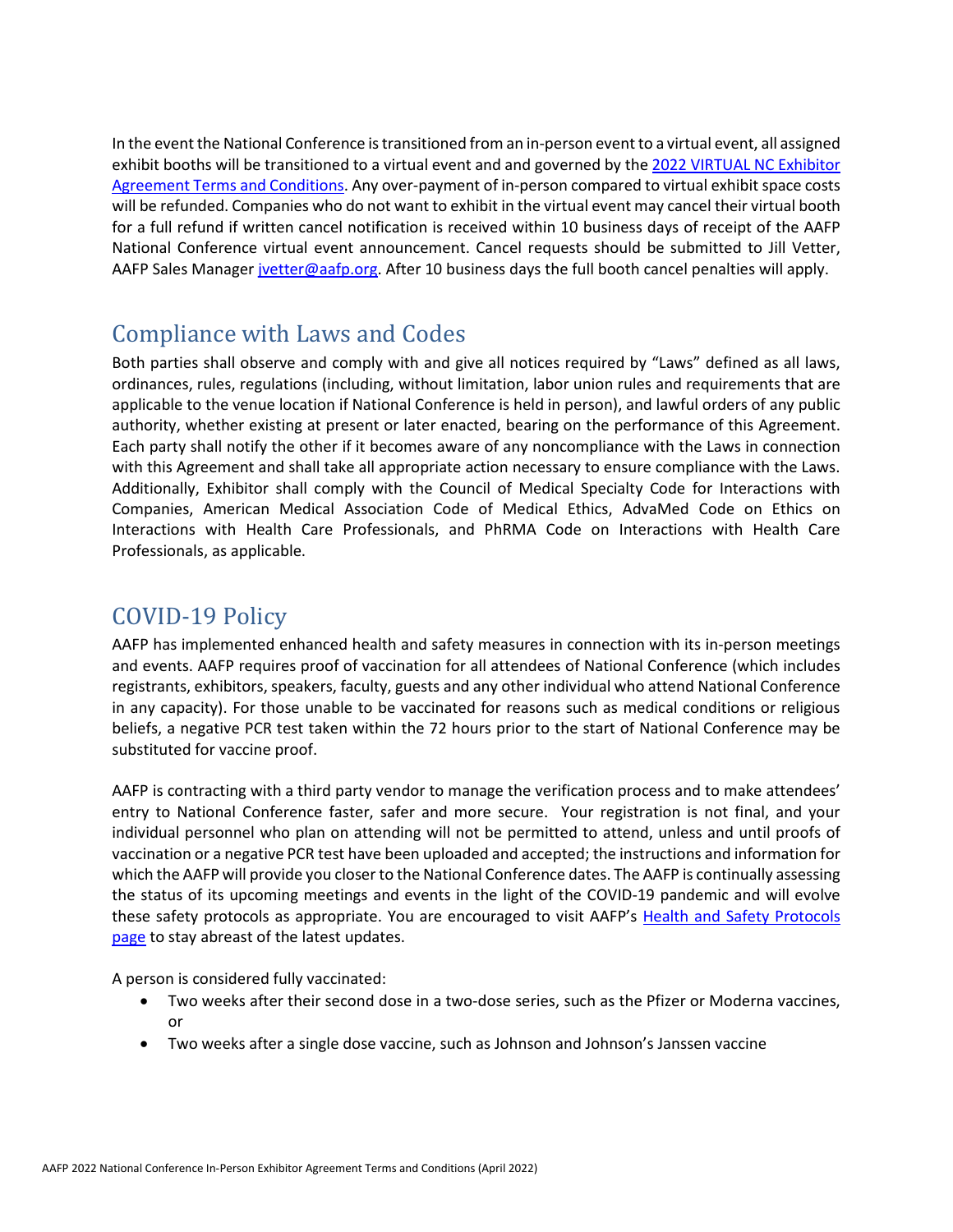Exhibitors understand and agree that they will comply with the aforementioned COVID policy and that all personnel who attend National Conference shall comply with the policy and all other requirements reasonably required by AAFP in connection thereto.

### <span id="page-10-0"></span>Exhibits and Exhibitors

#### <span id="page-10-1"></span>Animals

The use of live animals in an exhibit for any purpose is not allowed, with the exception of guide and service animals.

Anti-Harassment Policy

View the [American Academy of Family Physicians anti-harassment policy.](https://www.aafp.org/about/policies/all/anti-harassment.html)

#### <span id="page-10-2"></span>Badge Allotment/Fees

Exhibitors may register up to six (6) booth staff free of charge for each 10' x 10' booth or equivalent. Requests for more than six (6) per 10' x 10' booth require AAFP approval. Requests may be sent to Gina Page, Exhibit Manager at [events@aafp.org.](mailto:events@aafp.org)

Exhibiting companies requesting more than their allotted number of free Exhibitor badges will be charged \$255 per additional badge/person. This assessment is made following the AAFP National Conference, based on a final badge count.

The AAFP National Conference Planning Committee has recommended only qualified prospects be given access to the Expo Hall. Therefore, badges will not be issued to representatives of leasing companies, financial institutions, suppliers, vendors, and others wishing to make business contacts, nor to exhibitors' family and guests. Exhibit badges are for "staff only" of the exhibiting program or company and may not be distributed, awarded, or shared with others that do not work for the exhibiting program or company. If badges are mis-used per these terms, the Exhibitor will be in violation which could forfeit their eligibility to exhibit in the future and immediate removal of their booth from the exposition. AAFP may at any time relinquish a mis-used badge.

#### <span id="page-10-3"></span>Buttons/Pins/Stickers

Exhibitors may not distribute stick-on emblems, buttons, pins, or unofficial badges.

#### <span id="page-10-4"></span>Clinical Testing/Hazardous Waste Disposal

Exhibitors wishing to conduct clinical tests in their booths must request permission from Gina Page at [events@aafp.org,](mailto:events@aafp.org) in writing, prior to **July 1, 2022**.

- Blood samples, taken either by fingertip or intravenous drawing of blood, must be disposed of in accordance with local ordinances, and all applicable state and/or federal health laws.
- Fluids, chemicals, petroleum-based products, food items (if applicable), or contaminated materials must be identified and disposed of in the manner prescribed by regulations.
- Hazardous waste and/or medical waste is any material being stored, recycled, or thrown away that could cause injury or death, or pollute air, land, or water regulated by any applicable environmental or public health law.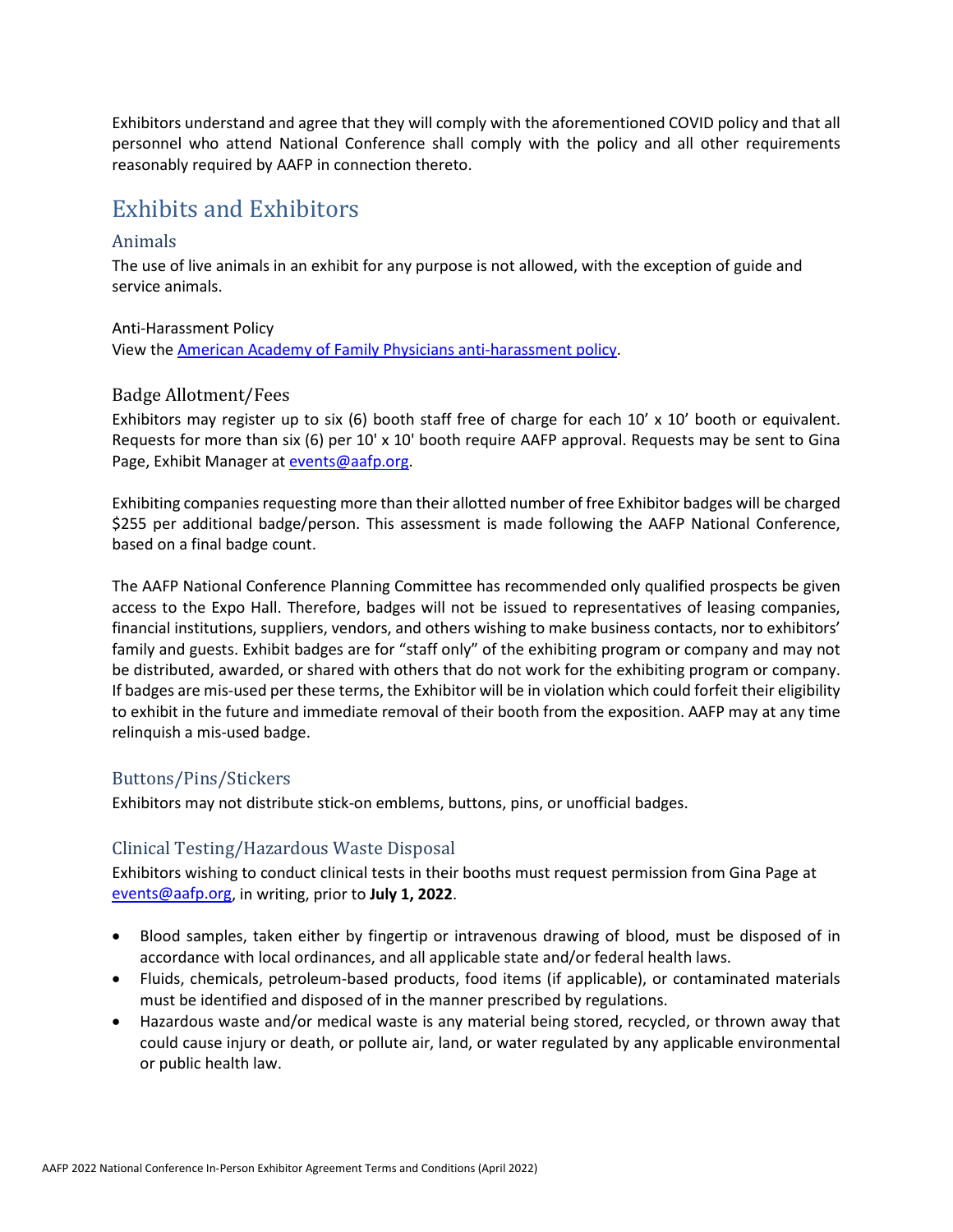- Exhibitors who possess materials that fit the above description must inform Gina Page at [events@aafp.org](mailto:events@aafp.org) and the Kansas City Convention Center staff of its existence and plan for proper disposal.
- Exhibitors are responsible for payment of all expenses associated with booth activities that generate any type of hazardous or biomedical waste.

#### <span id="page-11-0"></span>Co-Marketing

AAFP defines co-marketing as two or more non-residency programs, technical and/or non-profit companies developing, manufacturing, producing or distributing the same product.

#### <span id="page-11-1"></span>Drawings, Contests, Raffles, Lotteries, Games

Exhibitors are discouraged from conducting drawings, contests, raffles, lotteries, or other games of chance. However, an Exhibitor may conduct drawings that do not involve the requirement of payment or other consideration for the chance to play with the AAFP's prior written approval, with such request made no later than 90 days prior to the National Conference exhibition. Requests should be sent to [events@aafp.org.](mailto:events@aafp.org) If approval is given, the Exhibitor must fully comply with all AAFP National Conference Exhibitor Agreement Terms and Conditions, and all applicable federal, state, and local laws, including any requirements of the Kansas City Convention Center concerning such activity.

AAFP requires that any prize or award must be considered modest in value and that the opportunity be open to all National Conference attendees. The drawing and notification of winner is the responsibility of the Exhibitor and must be drawn after the conclusion of the AAFP National Conference.

#### <span id="page-11-2"></span>Exhibitor Appointed Contractor (EAC)

All exhibiting companies/programs using an Exhibitor-Appointed Contractor ("EAC") must notify AAFP of the EAC by **July 1, 2022**. The EAC is required to provide the AAFP with an appropriate certificate of insurance by **July 1, 2022**. Contact Gina Page [events@aafp.org](mailto:events@aafp.org) or **See Insurance Requirements.**

#### <span id="page-11-3"></span>Entering Another Exhibitor's Booth

Exhibitors shall not enter the booth of other Exhibitors without invitation.

#### <span id="page-11-4"></span>Exhibitors with Products or Services Regulated by the FDA

U.S. Food and Drug Administration (FDA) regulations apply to any mention of product names that is accompanied by information on usage and indications viewed as product advertisement and must comply with full disclosure requirements.

#### <span id="page-11-5"></span>Exhibitor Eligibility

The AAFP retains sole authority to determine the eligibility of any program, company or product to exhibit at the AAFP National Conference.

The three categories of exhibits permitted at the AAFP National Conference, with additional specific requirements applicable to each category, are as follows:

A. FDA-approved products. Products, that require approval of the Food and Drug Administration (FDA) for marketing, must receive FDA approval before they are exhibited at the National Conference. Exhibitors may be required to show evidence of FDA approval. This requirement applies to medical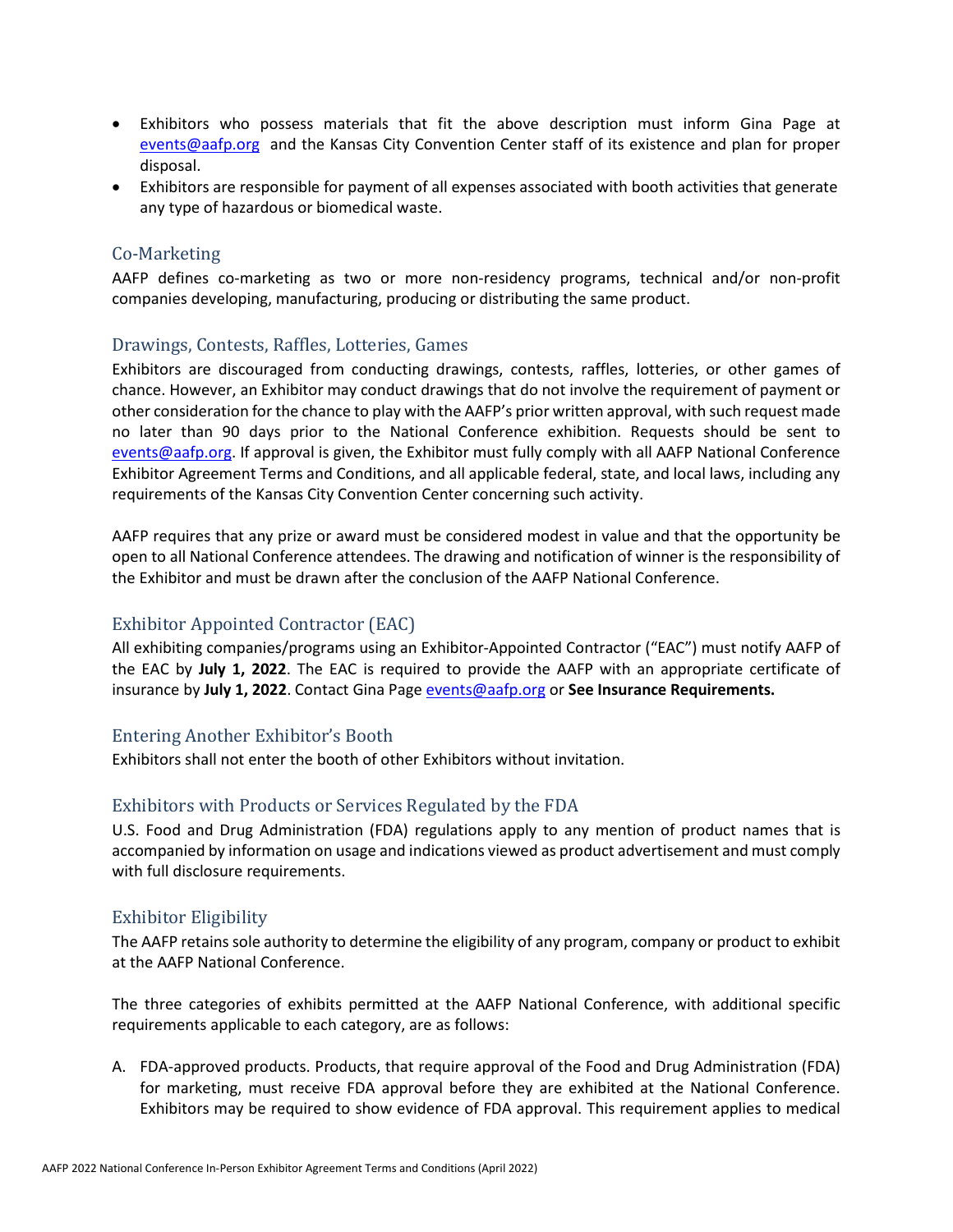devices, drugs, cosmetics, and all other FDA-regulated products. If non-FDA approved products or services, that require but have not obtained FDA approval, are exhibited, the AAFP may deny installation privileges, or require removal, of the exhibit or may require discontinuance of any exhibit or promotion wholly or in part.

- B. Healthy food products. Exhibits promoting food products must not promote harmful or unhealthy products. If claims are made regarding the health benefits of a particular food product, the AAFP at its sole discretion may require that the potential exhibitor provide appropriate documentation to substantiate claims made.
- C. Other products, services, and accredited family medicine residency programs not covered by A or B above which: (1) meet the standards of generally accepted medical practice or (2) are of interest to National Conference attendees because of their relevance to the clinical or socioeconomic aspects of the practice of medicine. At the AAFP's sole discretion it may require potential exhibitors of a product or service in this category to provide technical data and scientific documentation to substantiate the safety and effectiveness of the product or service, as well as the accuracy of the claims made regarding it. If the safety, effectiveness and accuracy of claims made for such product or service have not been demonstrated to the AAFP's satisfaction, the Exhibitor Agreement to exhibit will not be accepted.

#### IMPORTANT NOTES:

- Exhibits for nutritional or dietary supplements and vitamin preparations are not eligible unless the product is approved for marketing by the FDA or its efficacy and safety is substantiated by clinical studies acceptable to the AAFP – generally meaning studies that have independent support in authoritative, evidence-based medical literature. More specific guidelines are available from the AAFP. Contracts and studies must be received by **June 1, 2022** to allow sufficient time for review by the eligibility panel.) Contact Jill Vetter, Sales Manager [jvetter@aafp.org](mailto:jvetter@aafp.org) at 913-951-8943.
- Skin Care/Cosmetic/Dermatological Products and Devices must submit full list and detailed description of all products, devices, and services that will be promoted to attendees at National Conference to Jill Vetter, Sales Manage[r jvetter@aafp.org](mailto:jvetter@aafp.org) for further review before space will be assigned. If this detail is not submitted in advance of booth assignment, your company will be in breach of these Terms & Conditions and may be denied exhibit participation.
- New exhibitors to National Conference or those that haven't exhibited at National Conference within the past 5 years must submit a full list and detailed description of products, devices, and services that will be promoted to attendees at National Conference to Jill Vetter, Sales Manager [jvetter@aafp.org](mailto:jvetter@aafp.org) for further review before space will be assigned. If this detail is not submitted in advance of booth assignment, your company/program will be in breach of these Terms & Conditions and may be denied exhibit participation.
- If exhibitor falsely misrepresents its products and/or services or are otherwise in breach of AAFP National Conference Exhibitor Agreement Terms and Conditions, AAFP reserves the right to immediately evict Exhibitor and/or terminate this Agreement pursuant to the "Violation of Terms and Conditions" section contained herein.

The acceptance of a product or service for exhibit does not constitute an AAFP endorsement, nor a guarantee that the product or procedure is appropriate for the medical situation indicated.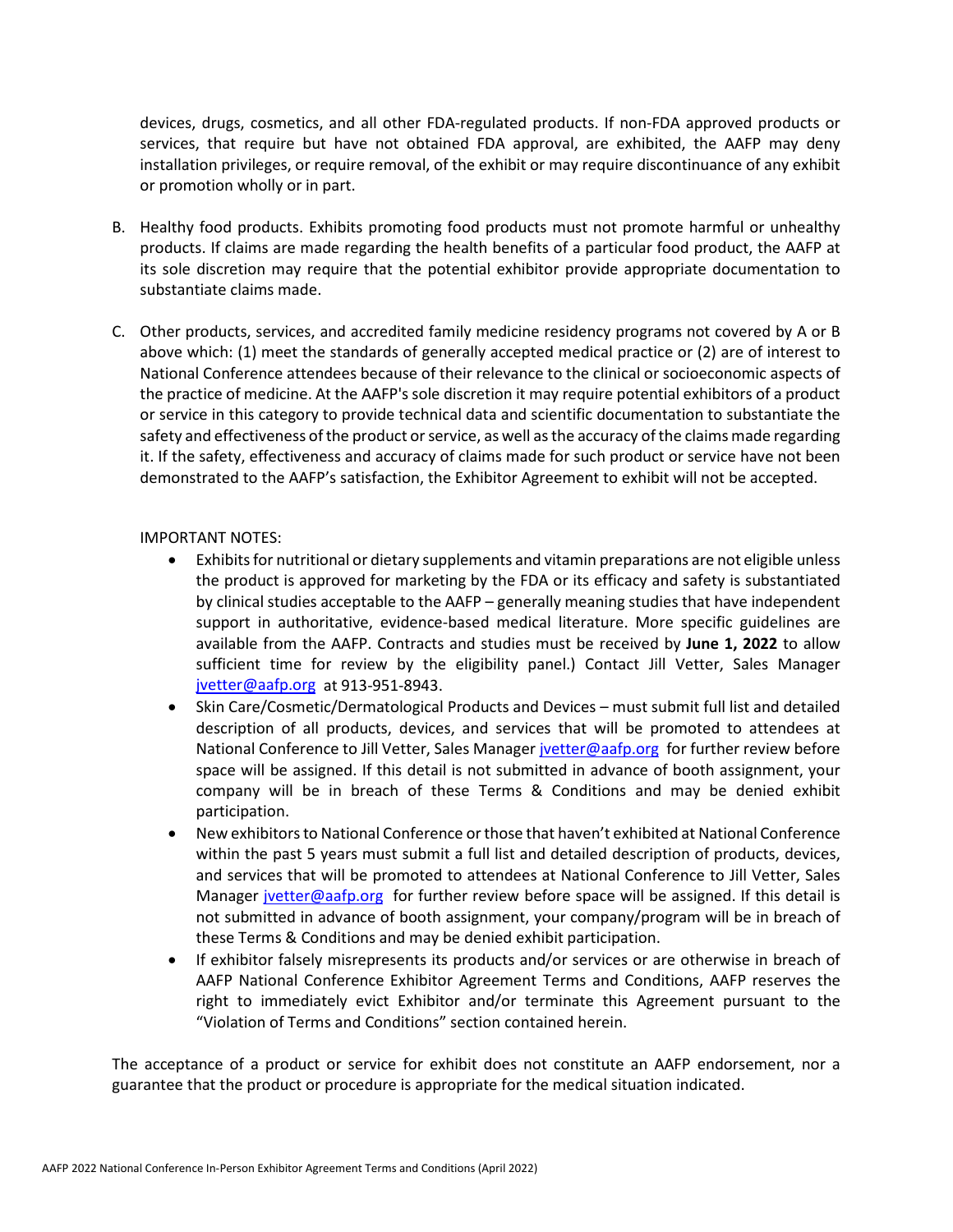Exhibits will not be accepted if the AAFP deems them to include false or misleading statements.

Displays for tobacco products or alcoholic beverages will not be permitted.

No exhibit will be accepted if the AAFP determines in its sole discretion that the exhibit is in poor taste, offensive to persons in attendance, promotes an activity that is unethical or illegal, is not in keeping with the character and purpose of the AAFP National Conference, or is otherwise not appropriate or desirable for the National Conference for any reason. The AAFP reserves the right to reject or deny, at any time, any exhibitor agreement to exhibit for any reason.

The AAFP may deny installation privileges or require removal of any exhibit or promotion (wholly or in part) that the AAFP finds objectionable for any of the reasons stated above.

The AAFP concurs with the AMA Code of Medical Ethics Opinion regarding the sale of health-related products from physicians' offices. Consequently, no exhibit will be accepted that promotes the sale of health-related products from physicians' offices unless documentation submitted with an Exhibitor Agreement clearly meets the guidelines set forth in such Opinion. Similarly, the Opinion prohibits physicians from placing their own financial interests above the welfare of their patients. In most instances the AAFP will not accept exhibits that offer referral or other fees to physicians in exchange for recommending products or services to patients.

#### <span id="page-13-0"></span>Food & Beverage

- All food and beverage samples must meet the conditions of and be approved by the Kansas City Convention Center Catering Manager and Gina Page, AAFP [events@aafp.org.](mailto:events@aafp.org) Menus and pricing will be listed in the online service manual April 1, 2022.
- If refrigerated storage is required, please contact Fern Exposition Services, LLC to make arrangements - information will be available April 1, 2022.
- Exhibitors with related food and beverage products must order porter service to remove empty cartons and/or containers.

#### <span id="page-13-1"></span>Giveaways

Exhibiting programs or companies are permitted to distribute giveaways in accordance with the AMA Ethical Guidelines, which state:

*"Some gifts that reflect customary practices of industry may not be consistent with the principles of medical ethics. To avoid the acceptance or distribution of inappropriate gifts, physicians should observe the following guidelines: Any gifts accepted by physicians individually should primarily entail a benefit to the patients and should not be of substantial value. Accordingly, textbooks and other gifts are appropriate if they serve a genuine educational function. Cash payments should not be accepted. Individual gifts of minimal value are permissible as long as the gifts are related to the physician's work (e.g., pens and note pads). No gifts should be offered or accepted that create an obligation to the physician or registrant. For example, physicians should not accept gifts if they are given in relation to the physician's prescribing practices."*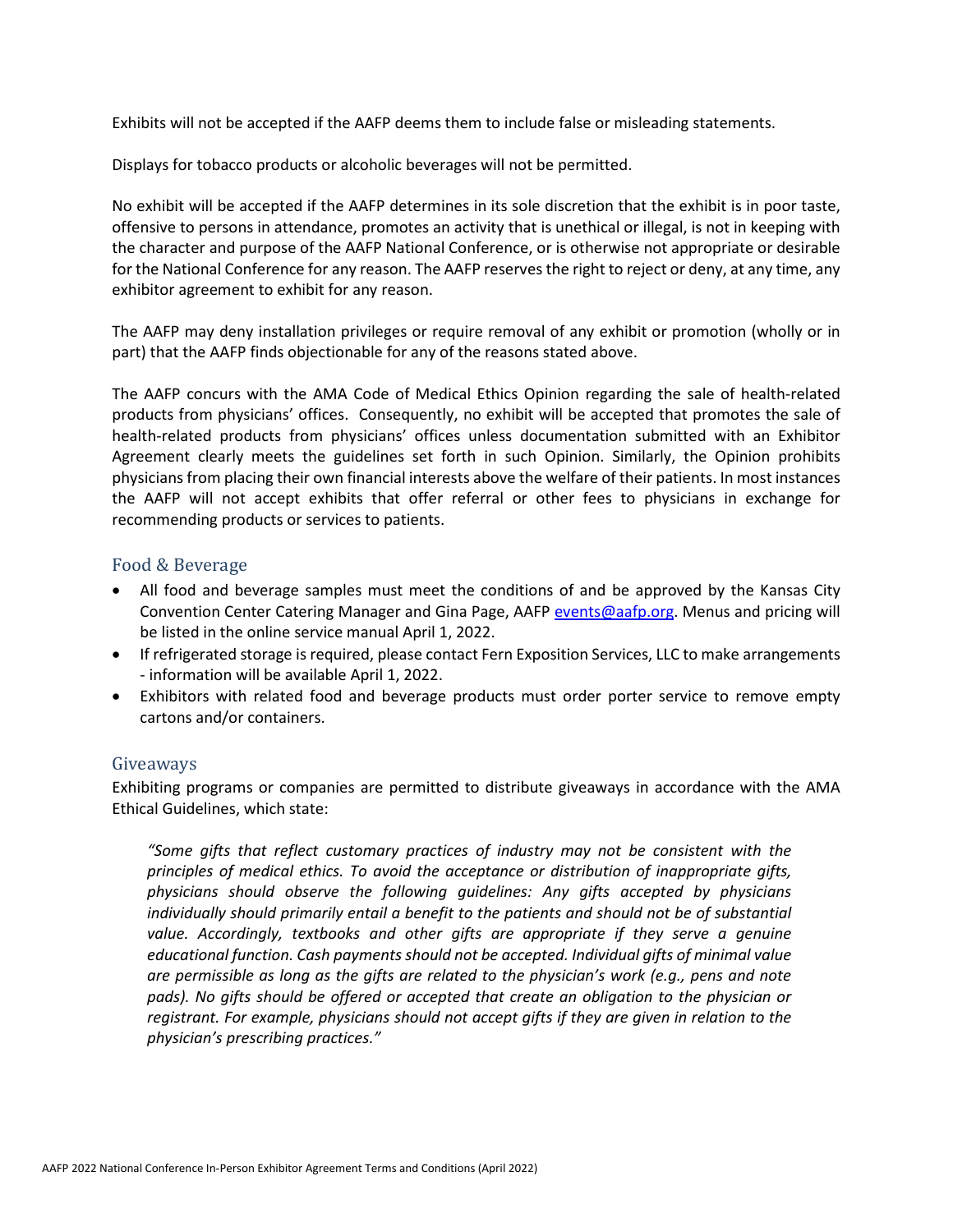Exhibiting programs/companies must secure the AAFP's prior approval for giveaways. Any item an exhibiting company intends to distribute must be submitted in writing to Gina Page at [events@aafp.org](mailto:events@aafp.org) for pre-approval.

Giveaways must be associated with products or services of the exhibiting company.

#### <span id="page-14-0"></span>Hours of Exposition/Booth Staffing

The AAFP National Conference Expo Hall will be open during the following:

- Thursday, July 28, 2022 3:00 4:00 p.m. \*Resident Exclusive Sneak Peek
- Thursday, July 28, 2022 4:00 8:00 p.m. Expo Hall Grand Opening
- Friday, July 29, 2022 11:00 a.m.  $-5:00$  p.m.
- Saturday, July 30, 2022 9:00 a.m. 12:00 p.m.

All exhibits are to remain intact and staffed during the above hours. Exhibitors who are the sole staffers for booths may, of course, take brief breaks. Out of respect to the attendees still conducting business with exhibitors on the final day, ALL EXHIBITS ARE TO BE OCCUPIED AND IN OPERATION UNTIL THE OFFICIAL CLOSING HOUR OF THE SHOW (Exhibit times published in February.) The packing of equipment, boxes, literature or dismantling of the exhibit is not permitted until closing time. Any exhibitor who chooses to tear down early (any time prior to the designated dismantling hours) will be in breach of these terms and conditions and penalties will be enforced and could jeopardize future exhibit eligibility.

\*NEW in 2022 - Residents Only Exhibit Time - Based on feedback from the resident attendees and resident exhibitors, we will offer a one-hour exclusive sneak peek dedicated just for residents to visit with exhibitors eager to speak with them in regards to physician employers, recruiters, publishers, healthcare products/services, lifestyle, financial management, etc. on Thursday, July 28 from 3:00 - 4:00 p.m.

#### <span id="page-14-1"></span>In-Booth Education

- Companies with Island Booths (20' x 20' or larger) may provide formal in-booth education within their exhibit space.
- Exhibitors with in-line space may not conduct formal presentations.
- In-Booth Education shall not be eligible for CME credit.
- Exhibitors providing in-booth education must display a sign stating "This Educational Session Does Not Qualify for CME Credit."
- Companies choosing to provide In-Booth Education must inform Gina Page a[t events@aafp.org,](mailto:events@aafp.org) in writing, no later than **July 1, 2022**.
- Exhibitors cannot distribute CME materials unless they are the CME provider (in accordance with ACCME standards).

#### <span id="page-14-2"></span>Market Research/Surveys

The following terms and conditions are required of any Exhibitor who intends to conduct a survey from its booth space: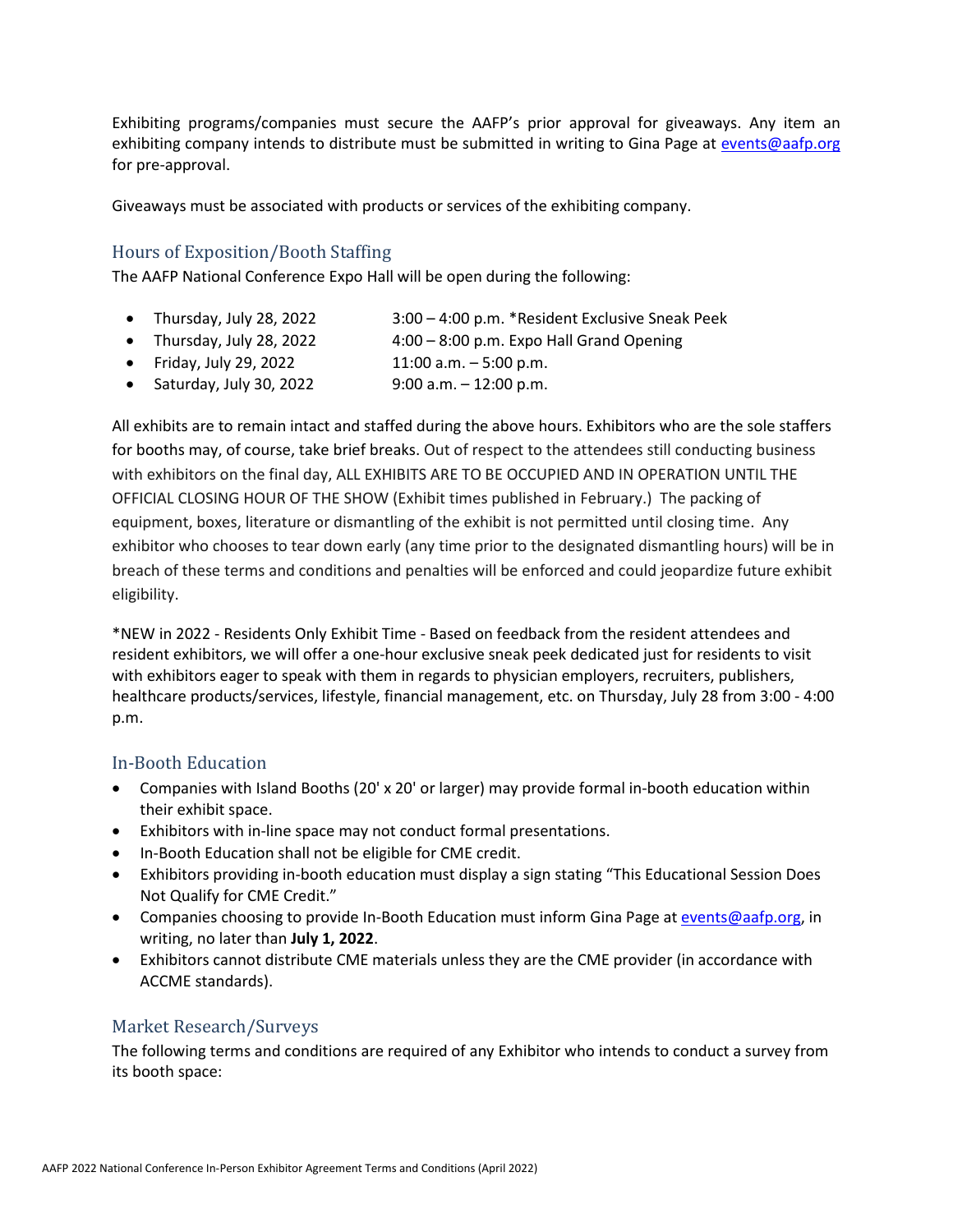- Survey must be pre-approved by the AAFP before **July 1, 2022**. Send survey to Gina Page, Exhibit Manager **[events@aafp.org](mailto:events@aafp.org)** for AAFP approval.
- Exhibitor must share survey results with the AAFP.
- AAFP must approve all survey-related results in publications, and print pieces prior to publication.
- Exhibitor is prohibited from using the AAFP name, the AAFP National Conference name, related logos, or brands in survey-related results publications.

#### <span id="page-15-0"></span>No Shows

Any Exhibitor which reserves booth space and does not inform AAFP of its plans for non-attendance in writing, in advance, will not be permitted to participate in future AAFP exhibitions. In addition, the Exhibitor will forfeit 100% of the total cost of the assigned Exhibit space.

AAFP reserves the right to re-assign exhibit space on-site to a wait-listed Exhibitor from an assigned program/company that is a no show on the first day of the Exposition and has not submitted a late set request.

#### <span id="page-15-1"></span>Non-contracted Exhibit Space

Individuals, companies, programs, and organizations that have not contracted with the AAFP for exhibit space are not permitted to display or demonstrate products, processes or services; solicit orders; or distribute advertising materials in convention facilities, parking lots or hotels contracted by the AAFP. Noncompliance will result in the prompt eviction from the property.

#### <span id="page-15-2"></span>Onsite Selling of Products or Services

While the primary purpose of the Exhibition is to further the medical professional education of attendees through family medicine residency programs, displays and demonstrations, sales of products and services and order taking of same are permitted only when conducted in a professional manner.

- Products for sale must be the Exhibitor's own unaltered, marketed products, and the products or services must be pertinent to the attendees' professional interests.
- All selling of Exhibitor's products and/or services is restricted to the space assigned to each Exhibitor.
- The AAFP reserves the right to restrict or halt sales activities that it, in its sole discretion, deems inappropriate or unprofessional.
- Exhibitors are solely responsible for complying fully with business license and sales and use tax regulations.
- Exhibitors are solely responsible for complying fully with all applicable local, state, and federal laws.
- If AAFP receives complaints on your company's products, services, business practices, then at that time AAFP will review the complaints and re-evaluate your companies exhibiting status. This may subject the Exhibitor to immediate eviction and will forfeit all fees paid and subject to penalties and will be prohibited from participating in future AAFP conferences and subject to the "Violations of Terms & Conditions" contained herein.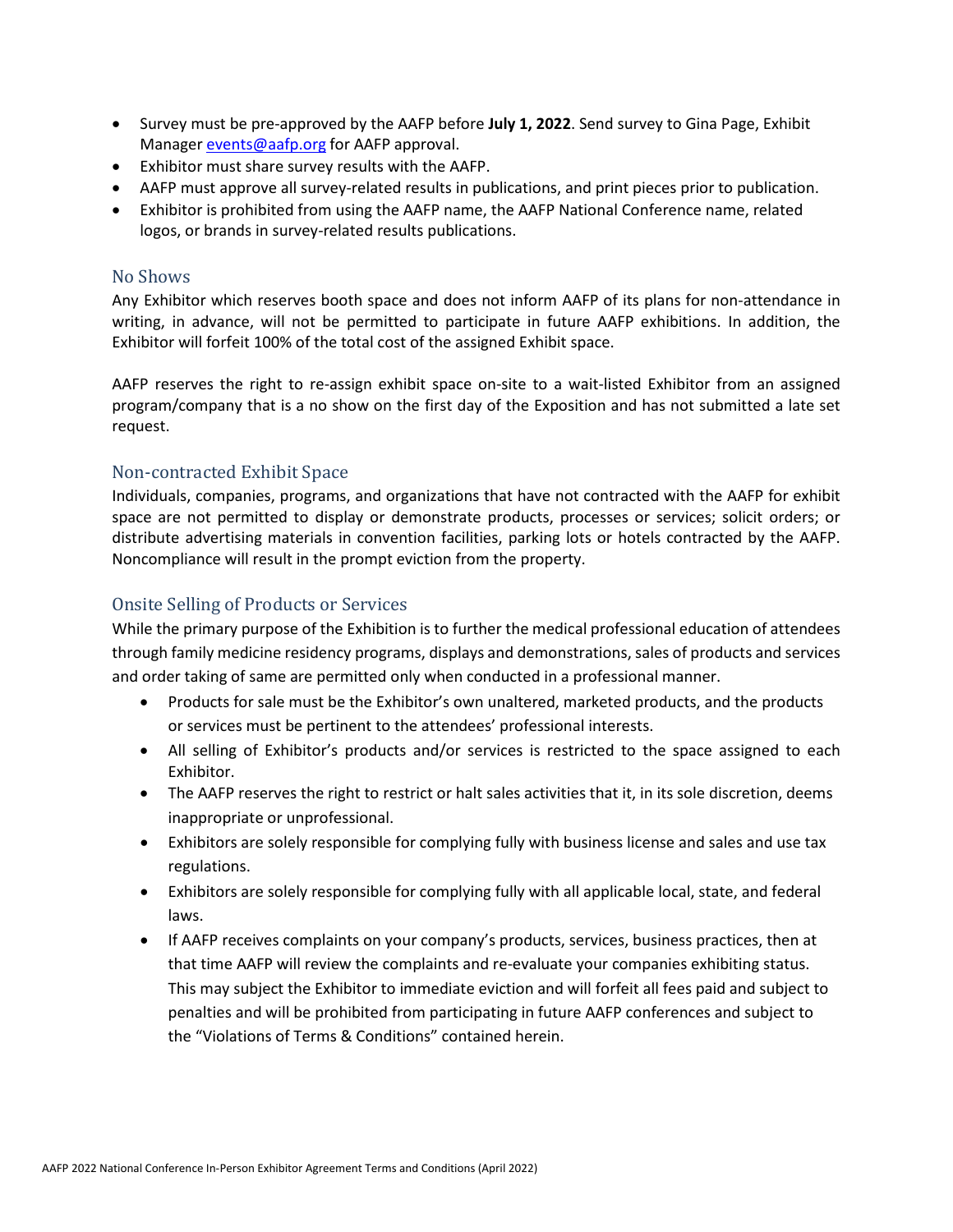#### <span id="page-16-0"></span>Outstanding Invoices

Outstanding balances due to AAFP as a result of previous transactions must be paid in full before exhibit space will be assigned.

#### <span id="page-16-1"></span>Payment/Method of Payment

Prior to **June 1, 2022**, a 50% deposit is required within 30 days of receipt of booth confirmation. Full payment is due **June 1, 2022**. All Exhibitor Agreements received after June 1, 2022 require full payment.

If full payment is not received, Exhibitor's space will be cancelled and AAFP will retain any deposit. In addition, the prospective Exhibitor is responsible for paying any remaining balance and will not be eligible to exhibit at future AAFP meetings until such balance has been paid in full.

Pay your balance online with the secured link and company password. See your booth confirmation email. The AAFP accepts payments made by MasterCard, Visa, American Express, and Discover.

Checks should be made payable to the American Academy of Family Physicians and sent to:

American Academy of Family Physicians Attn: Accounting 11400 Tomahawk Creek Parkway Leawood, KS 66211-2672

#### <span id="page-16-2"></span>Social/Unofficial Activities

Any social function or special event planned by an Exhibitor to take place during the AAFP National Conference, **July 27 – 30, 2022**, must be pre-approved by the AAFP. Exhibitor agrees to withhold sponsoring hospitality suites/rooms or other functions during official conference and Exhibition activities, including exhibit hours, social functions, educational seminars and any other related activity scheduled by AAFP. Distribution of exhibitor materials may only be distributed from an exhibitor's assigned booth space and is not permitted to attendee sleeping room doors, meeting rooms and general common space rented by AAFP at the Convention Center or in hotel(s) within the AAFP housing block.

AAFP maintains control over the function space in the hotels within the AAFP housing block and convention center in order to preserve and protect an equitable exposition for attendees and exhibitors of National Conference. Requests to hold events must receive approval from the AAFP.

Send program/company name, booth number, desired hotel/location, date, time, anticipated attendance, attendee overview (type of attendees), and a brief description of the proposed function to Jill Vetter at [jvetter@aafp.org](mailto:jvetter@aafp.org) for more information.

#### **Solicitation**

Exhibitors are prohibited from soliciting other Exhibitors. Any Exhibitor or company representative who solicits Exhibitors at the Exhibition will be in violation of this Agreement, and may be removed from the Expo Hall. Additionally, solicitation may jeopardize the exhibiting program/company's eligibility for future AAFP exhibitions.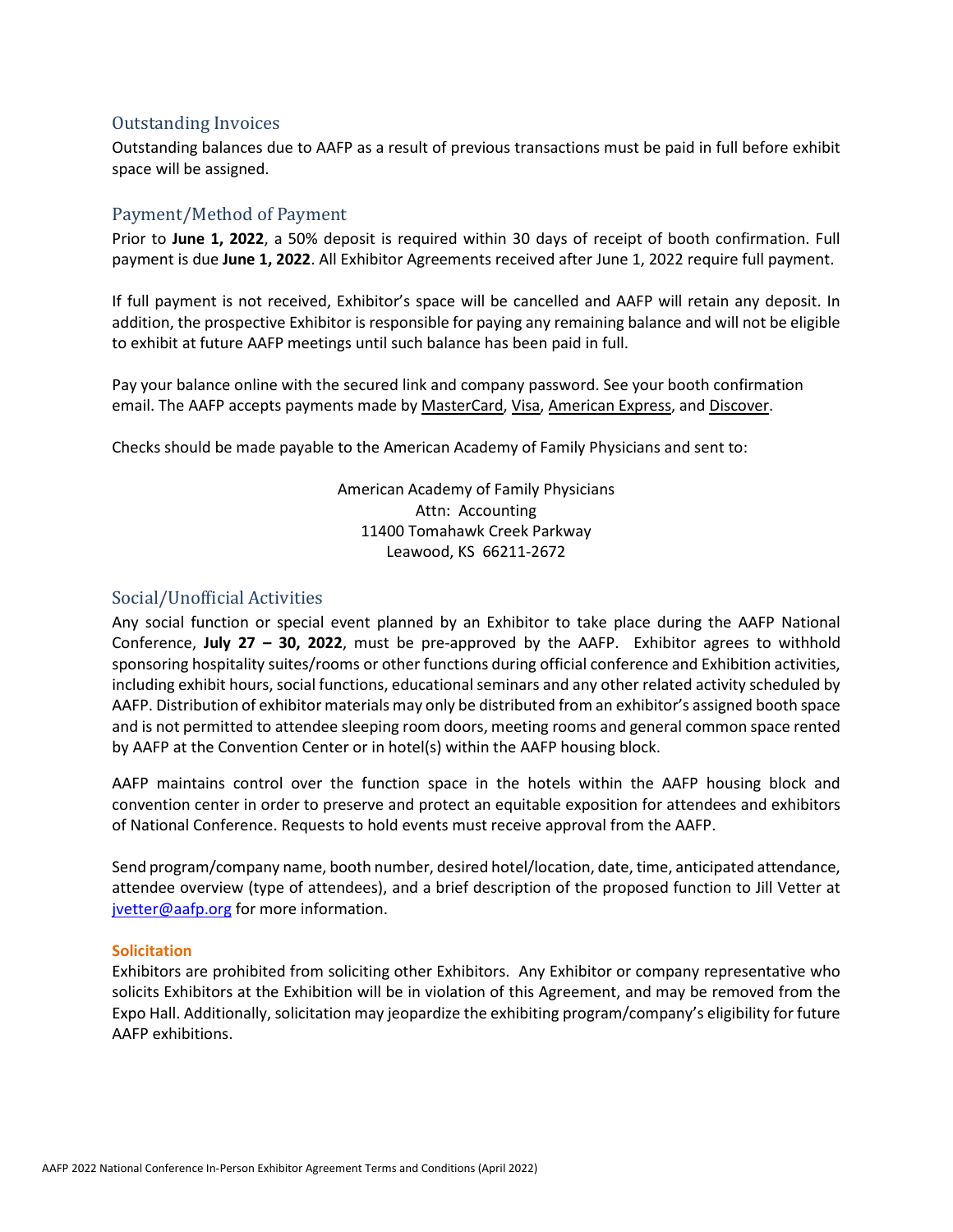# <span id="page-17-0"></span>Exhibit Service Manual (Online)

The exhibit service manual, which will be available online **April 1, 2022**, is incorporated herein by reference and made a part of this Agreement, and includes additional requirements for Exhibitors participating in the National Conference Exhibition.

Any and all matters pertaining to the National Conference Exhibition and not specifically covered by the Terms and Conditions shall be subject to determination by AAFP in its sole discretion. AAFP may adopt rules or regulations from time to time governing such matters and may amend or revoke them at any time. Any such rules and regulations (whether or not included in the online exhibit service manual or similar document) are an integral part of this Agreement and are incorporated herein by reference. Exhibitor shall observe and abide by additional regulations made by AAFP. This Agreement (including the online exhibit service manual and any additional terms and conditions adopted by AAFP from time to time) states the entire agreement of the parties with respect to the subject matter hereof.

## <span id="page-17-1"></span>Fire and Safety Regulations

Exhibitors will fully comply with the rules, regulations and operational policies of the City of Kansas City, MO and the Kansas City Convention Center [https://kcconvention.com/exhibitors/.](https://kcconvention.com/exhibitors/)

### <span id="page-17-2"></span>Housing

Visit Kansas City Passkey is the official housing provider for the AAFP National Conference.

For Exhibitor's convenience, the AAFP has blocked hotel rooms at special group rates and convenient locations near the Kansas City Convention Center.

Convention centers allocate exposition hall space to tradeshows based on the number of hotel rooms the organizer guarantees. Therefore, booking hotel accommodations through the AAFP is encouraged.

**Look Before You Book!** As the date for the AAFP National Conference approaches, Exhibitors are sometimes targeted by hotel/housing providers who may claim to be "partners" or providing services on behalf of AAFP. **PLEASE BE AWARE THAT THESE COMPANIES ARE NOT AUTHORIZED TO PROVIDE SERVICES ON AAFP'S BEHALF.** AAFP works to prevent such unauthorized contact of the AAFP community as well as its conference attendee and exhibitors. Please be assured that AAFP is firmly committed to providing quality services to make your exhibiting experience a positive one, and AAFP will continue its efforts to prevent these hotel/housing providers from making unauthorized contact. Report these to [Gina](mailto:events@aafp.org)  [Page,](mailto:events@aafp.org) AAFP Exhibit Manager.

### <span id="page-17-3"></span>Insurance Requirements

Exhibitor shall, at its sole cost and expense, procure and maintain in full force and effect, throughout the term of the Agreement, insurance coverage. It is agreed that Exhibitor's insurance shall be deemed primary and non-contributory with respect to any insurance carried by the American Academy of Family Physicians, Fern Exposition Services, LLC, or the Kansas City Convention Center for liability arising in the performance of the Agreement.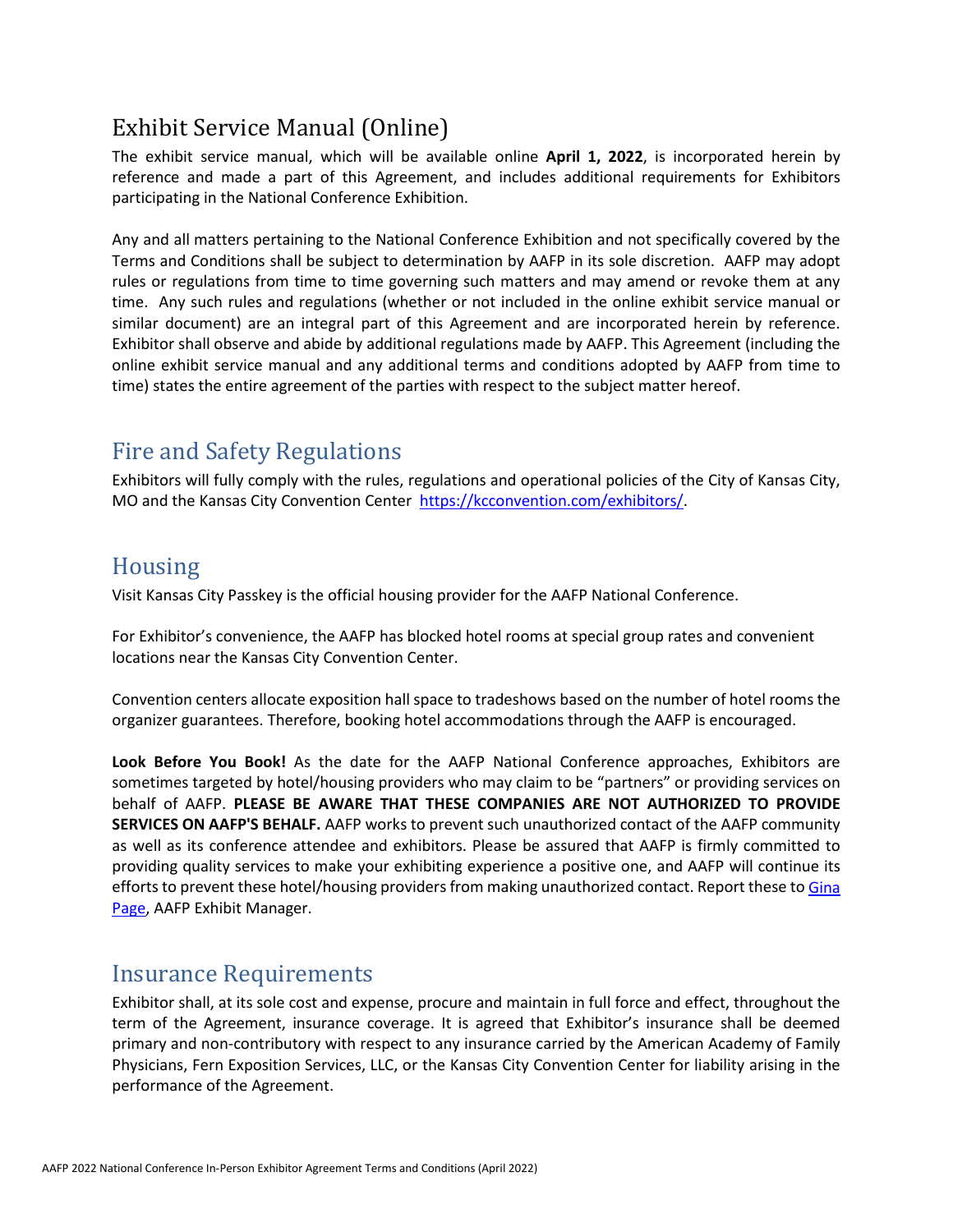If you are hiring an independent contractor to work on your booth during installation and dismantling, the insurance requirements apply to these independent contractors and must be submitted to AAFP by **July 1, 2022**. Due to security requirements and access to the exposition hall, this deadline will not be extended. If EAC Certificate of Insurance is not submitted to [Gina Page,](mailto:events@aafp.org) AAFP Exhibit Manager by **July 1, 2022**, exhibitors are required to use the AAFP official contractor or your own full-time employees for booth installation and dismantling.

### <span id="page-18-0"></span>Photography, Videotaping, and Drones

Many booth designs contain copyrighted or trademarked materials, therefore permission for photographing or videotaping a booth must be given by the authorized occupants of that booth.

Due to safety concerns, drones are not allowed at the AAFP National Conference. However, if an exhibitor wants overhead booth photos of their own display by overhead drone photography, they must submit a written request to [Gina Page,](mailto:events@aafp.org) AAFP Exhibit Manager and the Kansas City Convention Center by July 1, 2022. Pilot credentials may be required for further review.

### <span id="page-18-1"></span>Press/Film Crews

All press/media questions may be sent to the AAFP Public Relations Department at (800) 274-2237, ext. 6051 for further assistance.

### <span id="page-18-2"></span>Secure Area

The AAFP will provide perimeter security at the Kansas City Convention Center, during installation, exhibition, and dismantle hours. Additional information will be available in the online exhibit service manual (available **April 1, 2022**).

Each Exhibitor must make provisions for safeguarding goods, materials, equipment, and displays at all times. The AAFP cannot, under any circumstances, accept responsibility or liability for the loss of or damage to any material for any cause and encourages each Exhibitor to exercise normal precautions to prevent loss or damage as a result of theft or other causes.

### <span id="page-18-3"></span>Service Desk

The onsite Exhibit Service Desk will be located in the back of the Hall at the Kansas City Convention Center. Official vendors will be available to answer questions, take on-site orders, and make order changes starting **Thursday, July 28 - Saturday, July 30, 2022**.

### <span id="page-18-4"></span>Show Management

Exposition management is provided by the American Academy of Family Physicians ("AAFP"). AAFP's official contractor for the National Conference Exhibition is Fern Exposition Services, LLC ("Fern").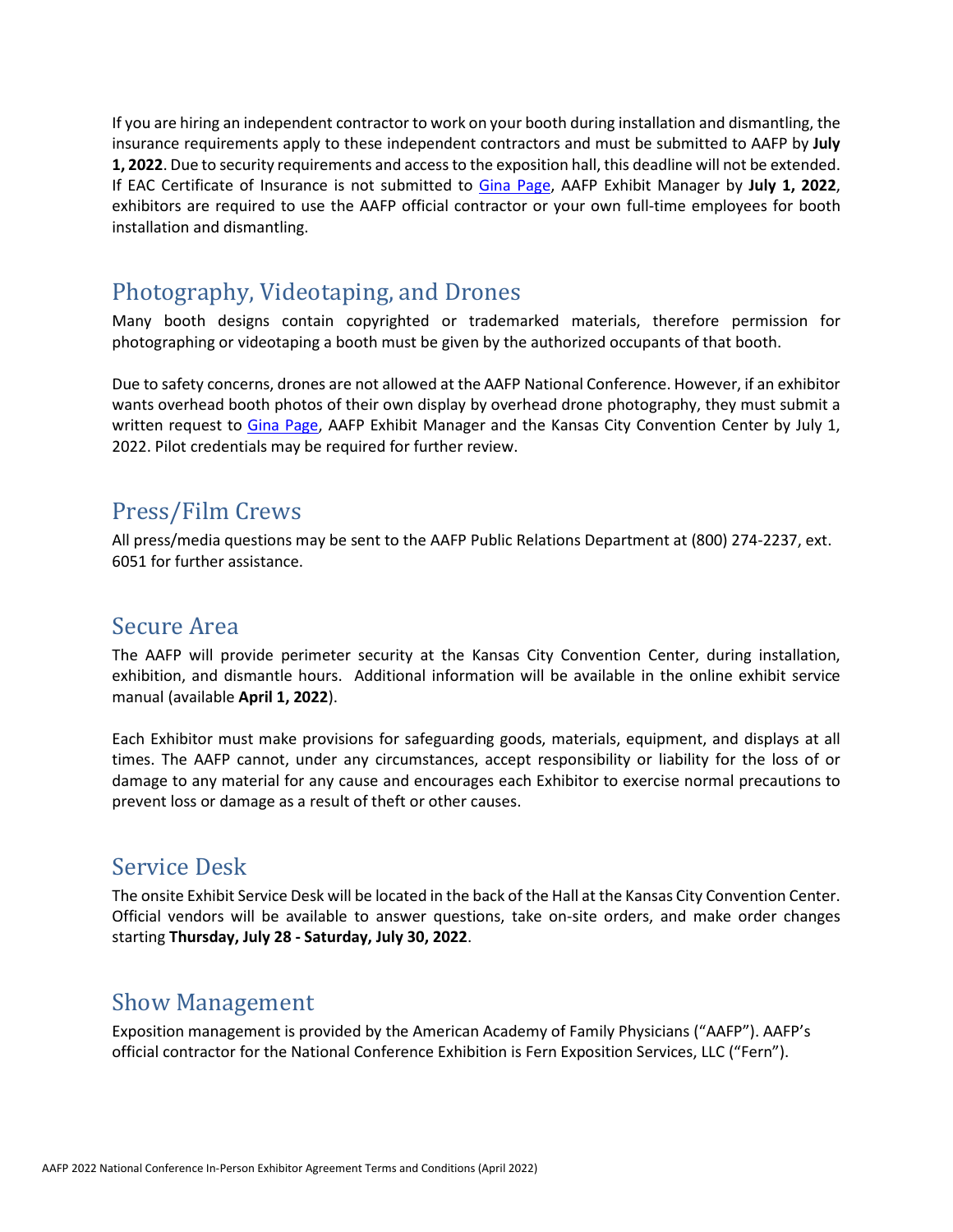## <span id="page-19-0"></span>Smoking

Smoking is prohibited in the Kansas City Convention Center*.* This includes the use of e-cigarettes.

# <span id="page-19-1"></span>Use of the AAFP or AAFP NC Symbol, Brand, Logo, Social Media Promotion

The American Academy of Family Physicians and AAFP National Conference brand, logos, and tradename are registered, proprietary marks of the AAFP and may not be used by Exhibitor without the prior written consent of the AAFP. Therefore, Exhibitor agrees that it will not use the brand, logos, tradenames, or the seal of the AAFP National Conference or of the AAFP in any promotional and informational materials or websites, including but not limited to signs, advertising, and media promotions.

All exhibitors are encouraged to promote their 2022 National Conference attendance and booth information in advance of and throughout the National Conference. All posts using the hashtags #AAFPNC will be displayed for attendees to view.

Promotional tools available to showcase exhibitor engagement are outlined below:

- Exhibitors may use a "We're Exhibiting" image on Facebook, Twitter, LinkedIn, Instagram, and in email signatures. Exhibitors may also place the image on their website.
- Contact Laurie Ralston [lralston@aafp.org](mailto:lralston@aafp.org) and provide booth number to request the customized image.
- Make sure all posts use the meeting hashtag #AAFPNC.
- Publish the post and repeat as desired.

To facilitate exhibitor engagement, AAFP have provided a couple of suggested examples:

• Meet us in Kansas City, MO at Booth \_\_\_\_\_\_\_. We are showcasing (enter description here)."

Exhibitors are encouraged to leverage social media throughout the National Conference as desired, provided posts comply with the guidelines below:

- Do not amend or alter the "We're Exhibiting" image.
- Do not use the image in a way that suggests or implies partnership, sponsorship, or endorsement by the AAFP or AAFP National Conference.

Keep these guidelines in mind when posting about the National Conference.

- Non-flash photography is allowed for personal, social, or non-commercial use.
- Please respect attendees, presenters, and exhibitors who state they do not want their slides and/or content shared on social media.
- Exhibitors taking photos must do so in a manner that does not disturb the presenter, attendees, or other exhibitors.
- Many booth designs contain copyrighted or trademarked materials, therefore permission for photographing a booth must be given by the authorized occupants of that booth.
- Sharing slides that feature patient faces or other identifiable information is prohibited.
- Video recording, live audio, and/or video streaming is strictly prohibited. Failure to comply with this policy may result in being removed from the session and/or National Conference.